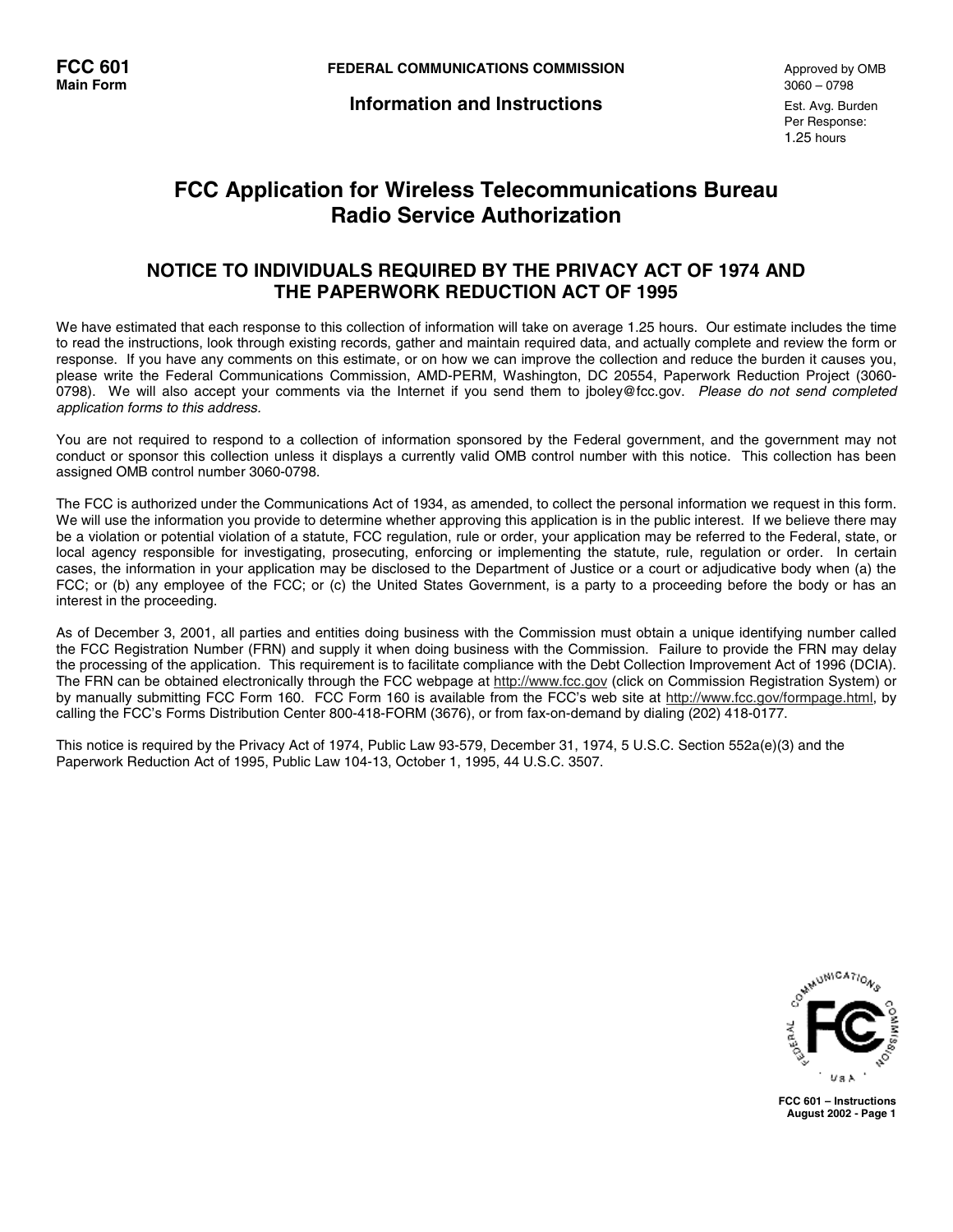# **Overview**

# **Purpose of Form**

Form FCC 601 is a multi-purpose form. It is used to apply for an authorization to operate radio stations, amend pending applications, modify existing licenses, and perform a variety of other miscellaneous transactions in the Wireless Telecommunications Bureau (WTB) radio services. The WTB radio services that use this form include Public Mobile Services, Personal Communications Services, General Wireless Communications Services, Private Land Mobile Radio Services, Broadcast Auxiliary Services, Fixed Microwave Services, Maritime Services (excluding ships), and Aviation Services (excluding aircraft).

The purpose of this form is to collect data pertaining to the proposed request. This data is used by the FCC to determine whether the public interest would be served by a grant of the request.

Form FCC 601 replaces Forms FCC 313, 313R, 402, 402R, 405, 405A, 406, 415, 464, 464A, 489, 494, 503, 574, 574R, 600, 701, 703 and 1046 for all purposes.

# **Introduction**

Form FCC 601 is a multi-part form comprising a main form and several optional schedules. Each application, amendment, modification, or other request must contain only one Main Form (pages 1 through 4) but may contain as few or as many of the optional schedules as necessary.

# **Main Form**

The purpose of the Main Form is to obtain information sufficient to identify the filer, establish the filer's basic eligibility and qualifications, classify the filing, and determine the nature of the proposed service. The Main Form also contains the required certifications and signature block. The Main Form is required for every application filed on Form FCC 601, including Modification and Amendment. (Note: The FCC Registration Number must be completed on the Main Form for all purposes.)

# **Schedules**

The purposes of the optional schedules are as follows:

# **Schedule A**

The Schedule for Changes Affecting Multiple Call Signs or File Numbers is used to submit global changes to items on the FCC 601 Main Form that affect either multiple call signs or multiple file numbers.

# **Schedule B**

The Schedule for Geographically Licensed Services is used to apply for the required license authorization when the applicant has been determined to be the winning bidder at the close of an FCC auction.

#### **Schedule C**

[Reserved for future use]

#### **Schedule D**

The Schedule for Station Locations and Antenna Structures is used to supply technical information for all transmit station locations (including Fixed, Mobile, Temporary Fixed, and 6.1 Meter Control Stations), and antenna structures for all services except Microwave. It is also used by auction winners that must file technical data for international coordination or for an environmental assessment. File as many schedules as necessary to describe station locations and antenna structures. This schedule is used in conjunction with Technical Data Schedules F, G, H, and J.

#### **Schedule E**

[Reserved for future use]

#### **Schedule F**

The Technical Data Schedule for the Cellular and Air-ground (Commercial Aviation) Radiotelephone Services (Part 22) is used for site-specific applications and amendments in the cellular and air-ground radiotelephone services. It is also used by auction winners that must file site-specific technical data for international coordination of a particular site. Schedule F is used to provide technical parameters of the facilities. This schedule is used in conjunction with Location Schedule D.

#### **Schedule G**

The Technical Data Schedule for the Maritime and Aviation Services (Parts 80 and 87) is used for site-specific applications and amendments in the maritime and aviation services. It is also used by auction winners that must file site-specific technical data for international coordination of a particular site. Schedule G is used to provide technical parameters of the facilities. This schedule is used in conjunction with Location Schedule D.

# **Schedule H**

The Technical Data Schedule for the Private Land Mobile and Land Mobile Broadcast Auxiliary Radio Services (Parts 90 and 74) is used for site-specific applications and amendments in the private land and broadcast auxiliary radio services. It is also used by auction winners that must file site-specific technical data for international coordination of a particular site. Schedule H is used to provide technical parameters of the facilities. This schedule is used in conjunction with Location Schedule D.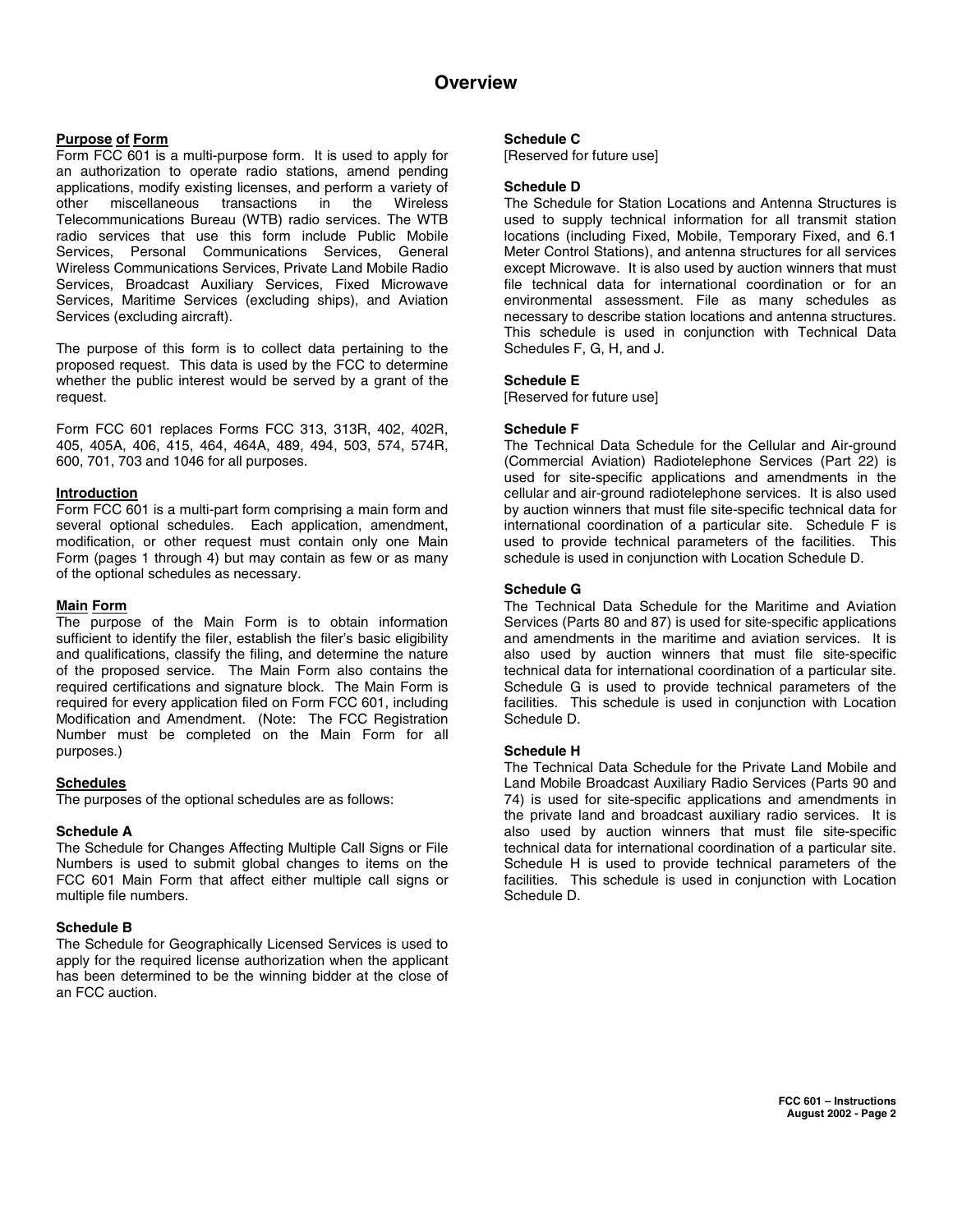#### **Schedule I**

The Technical Data Schedule for the Fixed Microwave and Microwave Broadcast Auxiliary Services (Parts 101 and 74) is used for site-specific applications and amendments in the Fixed Microwave and Microwave Broadcast Auxiliary Services. It is also used by auction winners that must file site-specific technical data for international coordination or for an environmental assessment of a particular site. Schedule I is used to provide microwave specific administrative data as well as all technical parameters of the facilities.

#### **Schedule J**

The Technical Data Schedule for the Paging, Rural, Airground, (General Aviation), and Offshore Radiotelephone Services (Part 22) is used for site-specific applications and amendments in the paging, rural, air-ground, and offshore radiotelephone services. It is also used by auction winners that must file site-specific technical data for international coordination of a particular site. Schedule J is used to provide technical parameters of the facilities. This schedule is used in conjunction with Location Schedule D.

#### **Schedule K**

The Schedule for Required Notifications for Wireless Services is used to notify the FCC that, within the required time period, coverage or construction requirements have been satisfied, or compliance with yearly station construction commitments for licensees with approved extended implementation plans has been met. It is also used in the paging radiotelephone services to notify the FCC of a request for regular authorization for facilities previously operating under developmental authority.

#### **Schedule L**

The Schedule for Waiver Requests for Extension of Time for Wireless Services is used to request a waiver of FCC rules for additional time to either satisfy coverage or construction requirements.

#### **Schedules Required**

If you are applying for initial authorization in a market-based service, you must file Schedule B in conjunction with your Main Form application.

If you are applying for a site-specific authorization in a market-based service to fulfill environmental assessment requirements, file along with your Main Form Application, Schedule I for Microwave Radio Services or Schedule D for all other radio services.

If you are applying for a site-specific authorization in a market-based service to fulfill international coordination requirements, file along with your Main Form Application, Schedule I for Microwave Radio Services or Schedule D and the appropriate technical data schedule for all other radio services.

If you are applying for authorization in a site licensed service, which requires you to report technical data, file along with your Main Form the technical data schedule appropriate to the service for which you are applying:

| <b>Service</b>                                                                                                              | <b>IULS Form/Schedule Title</b>                                                                                                                                                                                                                                                                                                                                                                                   |
|-----------------------------------------------------------------------------------------------------------------------------|-------------------------------------------------------------------------------------------------------------------------------------------------------------------------------------------------------------------------------------------------------------------------------------------------------------------------------------------------------------------------------------------------------------------|
| All Geographically Licensed Services<br>(Initial Application)                                                               | FCC 601 Main Form - WTB Radio Service Authorization<br>Schedule B - Schedule for Geographically Licensed Services                                                                                                                                                                                                                                                                                                 |
| Geographically Licensed Service<br>(Part 27 – Lower MHz (698-746 MHz Band)<br>(WZ Radio Service)                            | FCC 601 Main Form - WTB Radio Service Authorization<br>Schedule D - Schedule for Station Locations and Antenna Structures                                                                                                                                                                                                                                                                                         |
| Geographically Licensed Service<br>(site-specific environmental assessment)                                                 | FCC 601 Main Form - WTB Radio Service Authorization<br>Schedule I (Microwave Radio Services)<br>Schedule D (all other Radio Services) - Schedule for Station Locations and Antenna Structures                                                                                                                                                                                                                     |
| Geographically Licensed Service<br>(site-specific international coordination)                                               | FCC 601 Main Form - WTB Radio Service Authorization<br>Schedule I (Microwave Radio Services)<br>Schedule D and appropriate technical data schedule as described below (all other Radio Services)                                                                                                                                                                                                                  |
| Cellular and Commercial Air-ground Services<br>(Part 22)                                                                    | FCC 601 Main Form - WTB Radio Service Authorization<br>Schedule D - Schedule for Station Locations and Antenna Structures<br>Schedule F - Technical Data Schedule for the Cellular and Air-ground (Commercial Aviation)<br>Radiotelephone Services (Part 22)                                                                                                                                                      |
| Land Mobile - Part 22 Site-Specific Services<br>or Part 90 Exclusive channels in the 929-930<br>MHz Band (GS Radio Service) | FCC 601 Main Form - WTB Radio Service Authorization<br>Schedule D - Schedule for Station Locations and Antenna Structures<br>Schedule H - Technical Data Schedule for the Private Land Mobile and Broadcast Auxiliary Land<br>Mobile Radio Services (Parts 90 and 74)<br>Schedule J - Technical Data Schedule for Paging, Rural, Air-ground (General Aviation), and Offshore<br>Radiotelephone Services (Part 22) |
| Land Mobile - Part 90 Site-Specific Services                                                                                | FCC 601 Main Form - WTB Radio Service Authorization<br>Schedule D - Schedule for Station Locations and Antenna Structures<br>Schedule H - Technical Data Schedule for the Private Land Mobile and Broadcast Auxiliary Land<br>Mobile Radio Services (Parts 90 and 74)                                                                                                                                             |
| Microwave - Part 101 Site-Specific Services                                                                                 | FCC 601 Main Form - WTB Radio Service Authorization<br>Schedule I - Technical Data Schedule for the Fixed Microwave and Microwave Broadcast Auxiliary<br>Services (Parts 101 and 74)                                                                                                                                                                                                                              |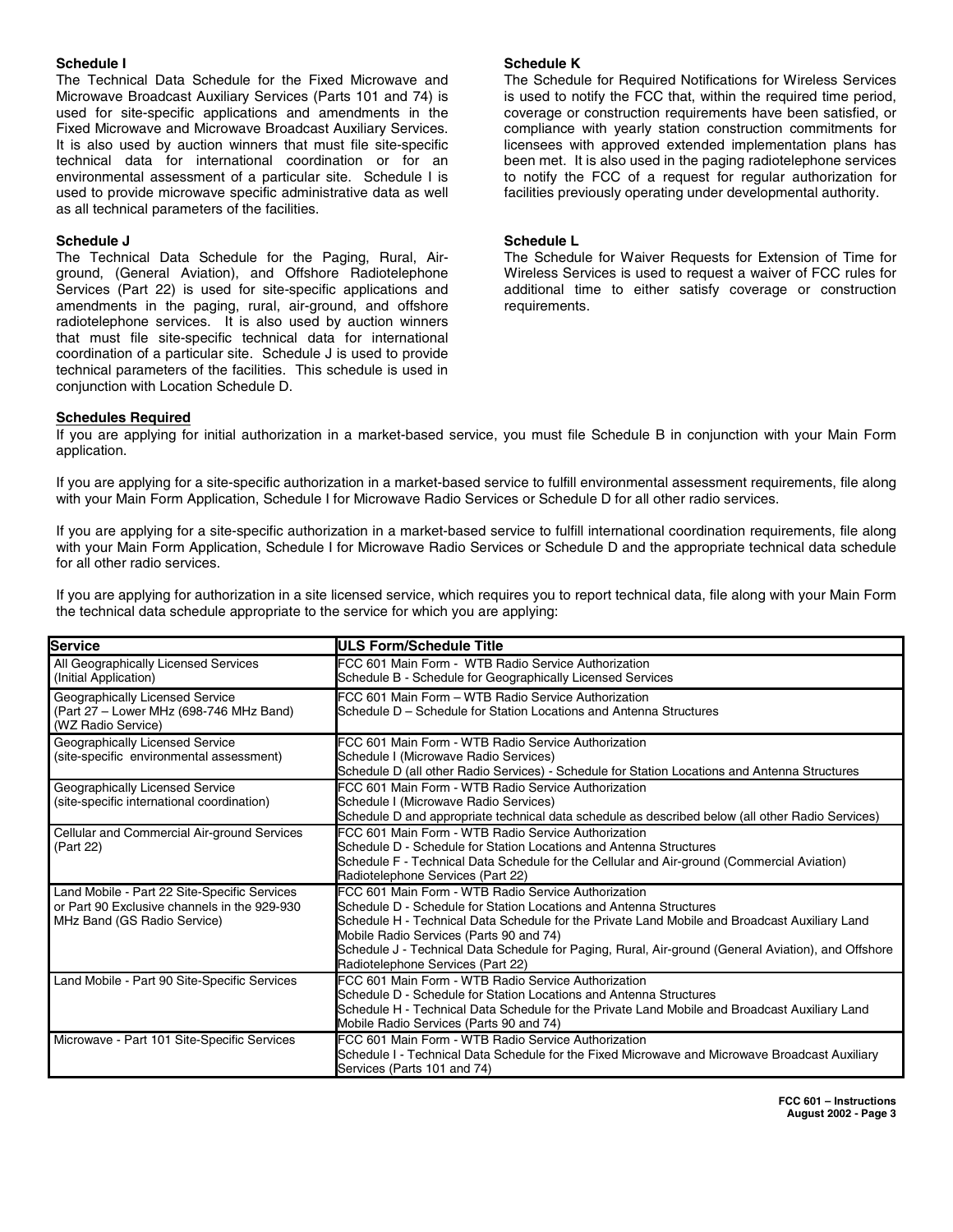| <b>Service</b>                                                                                                                                                                                                                                                                                                         | <b>ULS Form/Schedule Title</b>                                                                                                                                                                                                                                        |
|------------------------------------------------------------------------------------------------------------------------------------------------------------------------------------------------------------------------------------------------------------------------------------------------------------------------|-----------------------------------------------------------------------------------------------------------------------------------------------------------------------------------------------------------------------------------------------------------------------|
| Maritime Coast/Aviation Ground Services<br>(Parts 80 and 87)                                                                                                                                                                                                                                                           | FCC 601 Main Form - WTB Radio Service Authorization<br>Schedule D - Schedule for Station Locations and Antenna Structures<br>Schedule G - Technical Data Schedule for the Maritime and Aviation Services (Parts 80 and 87)                                            |
| <b>Broadcast Auxiliary - Land Mobile</b><br>(Part 74)                                                                                                                                                                                                                                                                  | FCC 601 Main Form - WTB Radio Service Authorization<br>Schedule D - Schedule for Station Locations and Antenna Structures<br>Schedule H - Technical Data Schedule for the Private Land Mobile and Broadcast Auxiliary Land<br>Mobile Radio Services (Parts 90 and 74) |
| <b>Broadcast Auxiliary - Microwave</b><br>(Part 74)                                                                                                                                                                                                                                                                    | FCC 601 Main Form - WTB Radio Service Authorization<br>Schedule I - Technical Data Schedule for the Fixed Microwave and Microwave Broadcast Auxiliary<br>Radio Services (Parts 101 and 74)                                                                            |
| 218-219 MHz Services (Part 95)<br>(Individual CTS Reporting)                                                                                                                                                                                                                                                           | FCC 601 Main Form - WTB Radio Service Authorization<br>Schedule D - Schedule for Station Locations and Antenna Structures                                                                                                                                             |
| Notification of:<br><b>Completion of Coverage Requirements</b><br><b>Completion of Construction Requirements</b><br>Compliance with yearly station construction<br>commitments for licensees with approved<br>extended implementation plans<br>Developmental Paging Authorization to a<br><b>Regular Authorization</b> | FCC 601 Main Form - WTB Radio Service Authorization<br>Schedule K - Schedule for Required Notifications for Wireless Services                                                                                                                                         |
| Waiver Request for Extension of Time for:<br><b>Completion of Coverage Requirements</b><br><b>Completion of Construction Requirements</b>                                                                                                                                                                              | FCC 601 Main Form - WTB Radio Service Authorization<br>Schedule L - Waiver Request for Extension of Time for Wireless Services                                                                                                                                        |

# **General Filing Instructions**

# **Information Current and Complete**

Information filed with the FCC must be kept current and complete. The applicant must notify the FCC regarding any substantial and significant changes in the information furnished in the application(s). See Section 1.65 of the Commission's rules.

# **Applicable Rules and Regulations**

Applicants should obtain the relevant parts of the FCC's rules in 47 CFR. Copies of 47 CFR may be purchased from the Superintendent of Documents; Government Printing Office; Washington, DC 20402; (202) 512-1800. Refer also to the Government Printing Office's Website at http://www.access.gpo.gov. Some FCC rules require applicants to attach one or more exhibits to an application in addition to the information requested in the application form.

Upon grant of this license application, the licensee may be subject to certain construction or coverage requirements. Failure to meet the construction or coverage requirements may result in termination of the license. Consult appropriate FCC regulations to determine the construction or coverage requirements that apply to the type of license requested in this application.

# **Processing Fee and Filing Locations**

A processing fee may be required with this form. To determine the required fee amount, refer to Subpart G of Part 1 of the Code of Federal Regulations (47 CFR Part 1, Subpart G) and the current Wireless Telecommunications Bureau Fee Filing Guide **or** FCC Form 1070M. FCC Form 1070M provides the fee information specifically for Form 601. For assistance with fees applicable to the radio services governed by the FCC's rules, call (202) 418-0220 or 888-CALLFCC (888-225-5322). The Fee Filing Guide and FCC Form 1070M can be downloaded from the FCC's Internet site @ http://www.fcc.gov/fees, or obtained by calling the FCC's Forms Distribution Center at (800) 418-FORM (3676) or from fax-on-demand by dialing (202) 418-0177.

**Paper applications for purposes other than renewal (only) and requiring a fee** must be submitted to Federal Communications Commission, Wireless Bureau Applications, P. O. Box 358130, Pittsburgh, PA, 15251-5130.

**Paper applications for purpose of renewal (only) and requiring a fee** must be submitted to Federal Communications Commission, Wireless Bureau Applications, P. O. Box 358245, Pittsburgh, PA, 15251-5245.

**Non-feeable paper applications** should be mailed to Federal Communications Commission, 1270 Fairfield Road, Gettysburg, PA 17325-7245. Hand-deliveries and messenger-deliveries should review most recent Public Notice for delivery to Federal Communications Commission. (If this application is filed as a result of an auction, please specify the Auction Number as indicated in your bidder's package or Public Notice.)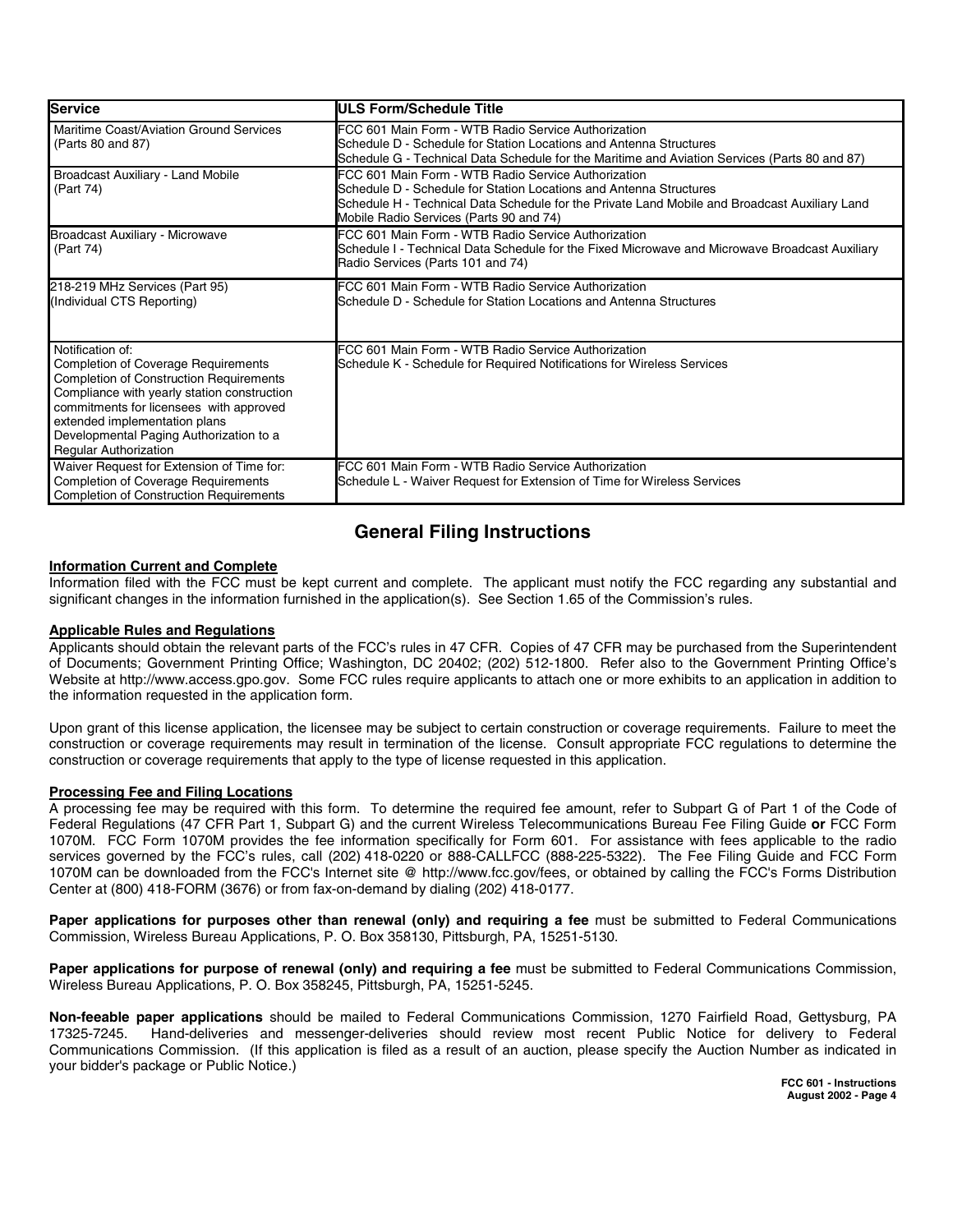#### **Packages**

If filing manually, the Main Form and the applicable schedules should be submitted as one package, stapled in the upper left corner. The Main Form should be first with the schedules attached in alphabetical order. Applicants filing electronically should not submit paper copies.

# **Paper Copies**

The number of paper copies of this application required to be filed is one original. Applicants filing electronically should not submit paper copies.

#### **Exhibits**

Each document required to be filed as an exhibit should be current as of the date of filing. Each page of every exhibit must be identified with the number or letter of the exhibit, the number of the page of the exhibit, and the total number of pages of the exhibit. If material is to be incorporated by reference, see the instruction on incorporation by reference. If interference studies are required by rule, attach these as an exhibit.

#### **Incorporation by Reference**

You may incorporate by reference documents, exhibits, or other lengthy showings already on file with the FCC only if the information previously filed is more than one 8½" by 11" page in length, and all information therein is current and accurate in all significant respects; the reference states specifically where the previously filed information can be found (i.e., station call sign and application file number, title of proceeding, docket number and legal citations), including exhibit and page references. Use the relevant item number followed by 'A'. Items that call for numbers, or which can be answered 'Y' or 'N' or other short answers must be answered directly without reference to a previous filing.

#### **Waiver Requests**

Requests for waiver must contain as an exhibit a statement of reasons sufficient to justify a waiver. The required showing must be made for all rule waivers desired, identifying the specific rules or policies for which the waiver is requested. Refer to the Wireless Telecommunications Bureau Fee Filing Guide **or** FCC Form 1070M for fee requirements for waivers. For assistance with fees applicable to the radio services governed by the FCC's rules, call (202) 418-0220 or 888-CALLFCC (888-225-5322), or e-mail questions to FCCDMD@fcc.gov.

#### **Frequency Coordination**

Applications for certain station authorizations in Parts 80, 87, and 90 may be required to be initially submitted to a certified frequency coordinator for the radio service or frequency pool involved. Refer to the rules for your radio service for detailed information regarding frequency coordination. For frequency coordination fee information, contact the frequency coordinators for your radio service.

After the completion of frequency coordination, some radio services require the frequency coordinator to forward these applications to the FCC. Check with your frequency coordinator for applicability. All other applications shall be filed by the applicant at the correct address listed on the most current Fee Filing Guide **or** FCC Form 1070M. Applications should be filed at least sixty (60) days prior to the date upon which the radio facilities are required to be in operation.

For information regarding certified coordinators for your radio service, contact the Federal Communications Commission, 1270 Fairfield Road, Gettysburg, PA 17325-7245, call 888-CALLFCC (888-225-5322), or e-mail questions to FCCDMD@fcc.gov.

#### **English to Metric Conversions**

All heights and distances must be provided as metric values. The following English to Metric equivalents should be used to convert heights and distances, where necessary:

| 1 foot          |     | 0.3048 meters     |
|-----------------|-----|-------------------|
| 1 mile          | $=$ | 1.6093 kilometers |
| 1 nautical mile | $=$ | 1.85 kilometers   |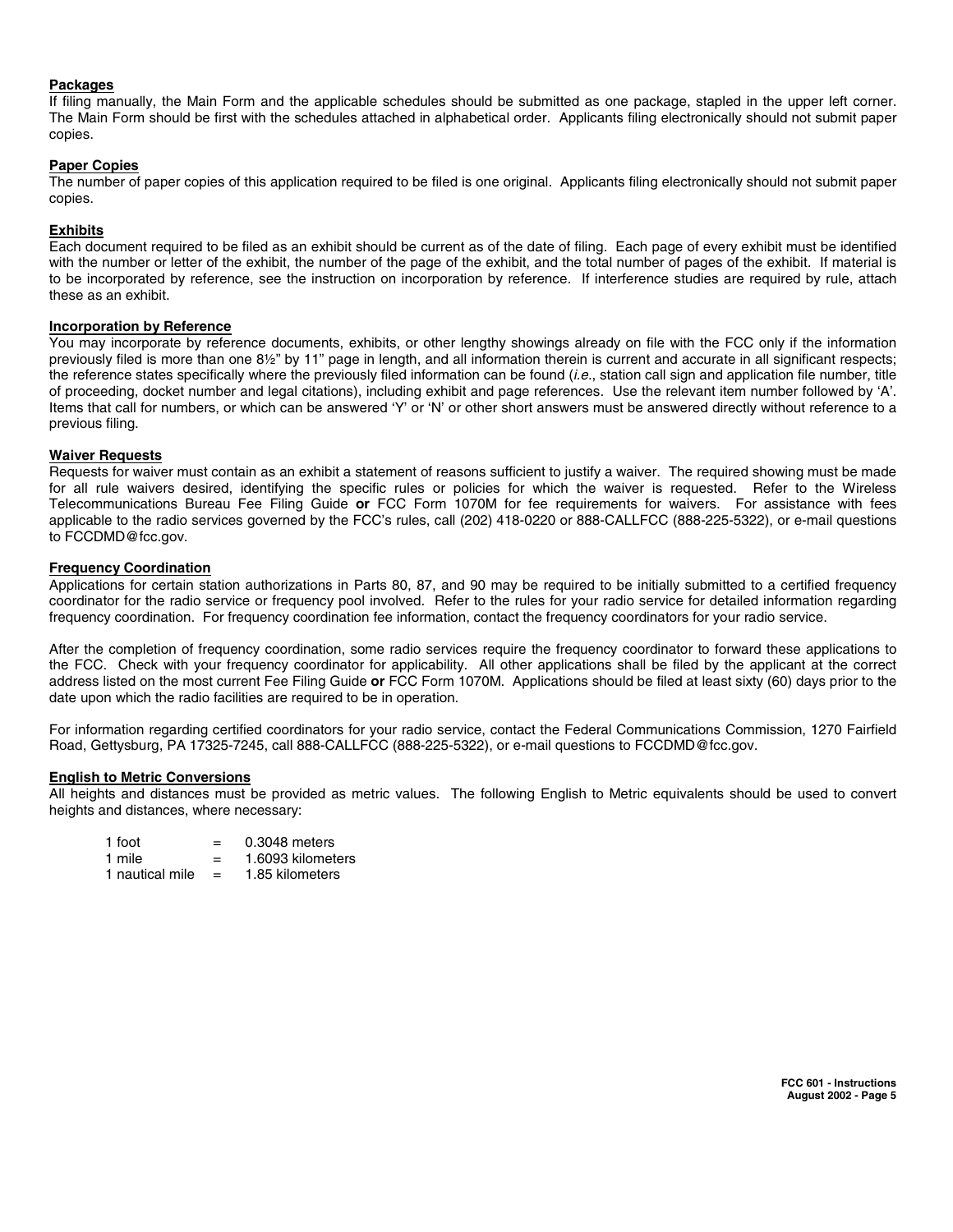# **For Assistance**

For assistance with this application, contact the Federal Communications Commission, 1270 Fairfield Road, Gettysburg, PA 17325-7245, call 888-CALLFCC (888-225-5322), or e-mail questions to FCCDMD@fcc.gov.

#### **Electronic Filers**

Information about online filing of Form 601 is available from the Wireless Telecommunications website at http://wireless.fcc.gov/uls/.

Applicants filing electronically should follow procedures contained in online help files. For technical assistance with filing electronically, contact the Wireless Telecommunications Bureau Technical Support line, (202) 414-1250.

In instances where an applicant files electronically and needs to include an exhibit(s) with the application and cannot transmit that exhibit(s) to the FCC electronically, the applicant may mail exhibits to the following address:

Federal Communications Commission Application Exhibit 1270 Fairfield Road Gettysburg, PA 17325-7245

Hand-deliveries and messenger-deliveries should review most recent Public Notice for delivery to Federal Communications Commission.

Each exhibit should be clearly labeled with the applicant's name, the 10-digit file number assigned to the application at the time of submission, and the type of exhibit (e.g., waiver request).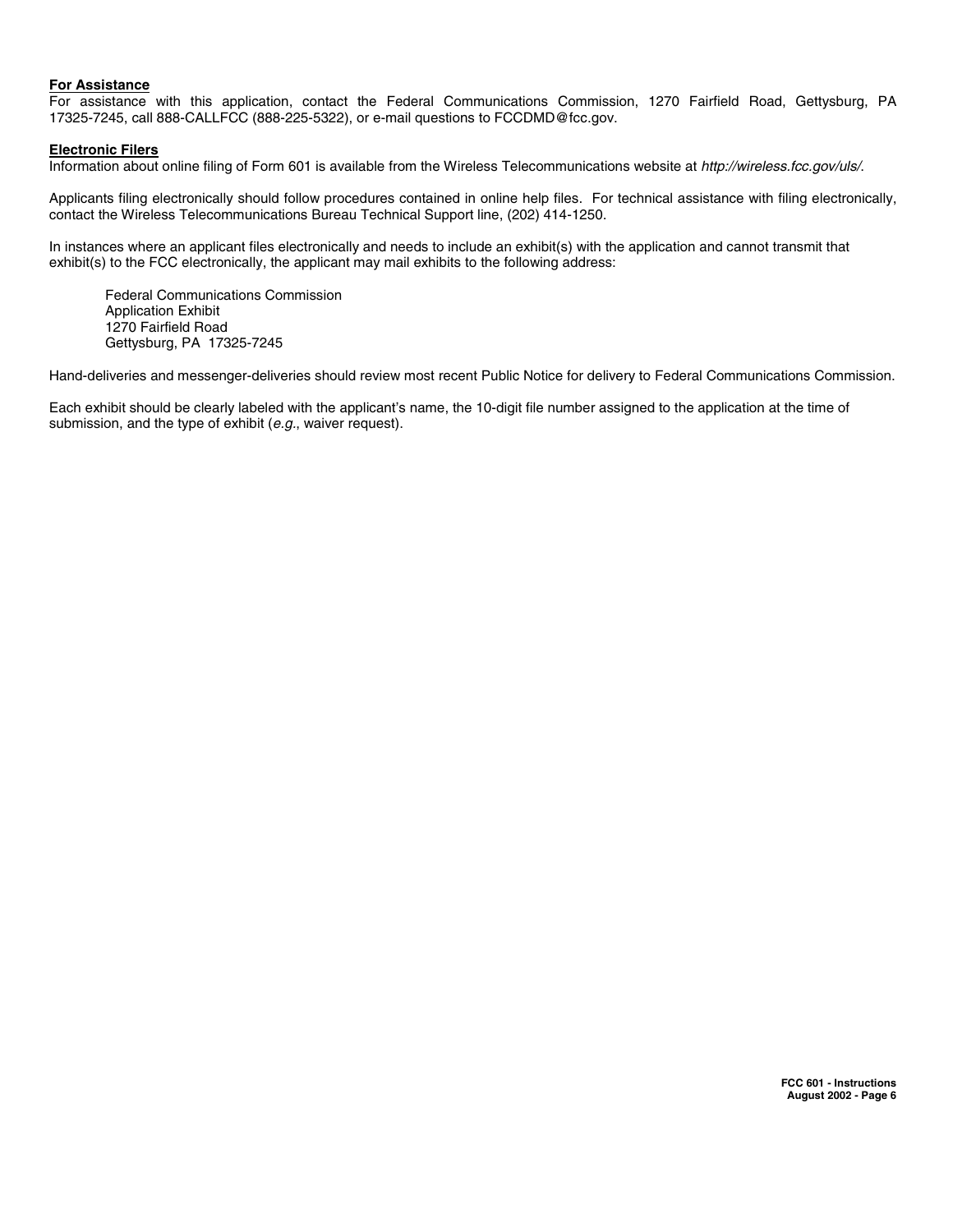# **Instructions for FCC 601 Main Form**

# **Radio Service Code**

Item 1 Enter the Radio Service Code for which the applicant is applying by inserting the appropriate code from the list below:

Item 1a In some Services, you may modify your license to change Radio Service Codes (e.g., Microwave licensees may modify a Private Point-to-Point license to a Common Carrier Point-to-Point license: Radio Service Code 'MG' to Radio Service Code 'CF'). If you are applying for such a modification to your license enter the Radio Service Code of your current license in Item 1a. The Radio Service Code for which you are applying should be entered in Item 1.

# **Geographically Licensed Services**

| Paging and Radiotelephone, Market Area       |  |
|----------------------------------------------|--|
|                                              |  |
|                                              |  |
|                                              |  |
| <b>Personal Communications Service (PCS)</b> |  |
|                                              |  |
|                                              |  |
|                                              |  |
|                                              |  |
|                                              |  |
|                                              |  |
|                                              |  |
|                                              |  |
|                                              |  |
|                                              |  |
|                                              |  |
|                                              |  |

# **Site-Specific Land Mobile**

| Part 22 - Site-Specific |  |
|-------------------------|--|
| Air-ground              |  |
|                         |  |
|                         |  |
|                         |  |
|                         |  |
|                         |  |
|                         |  |
|                         |  |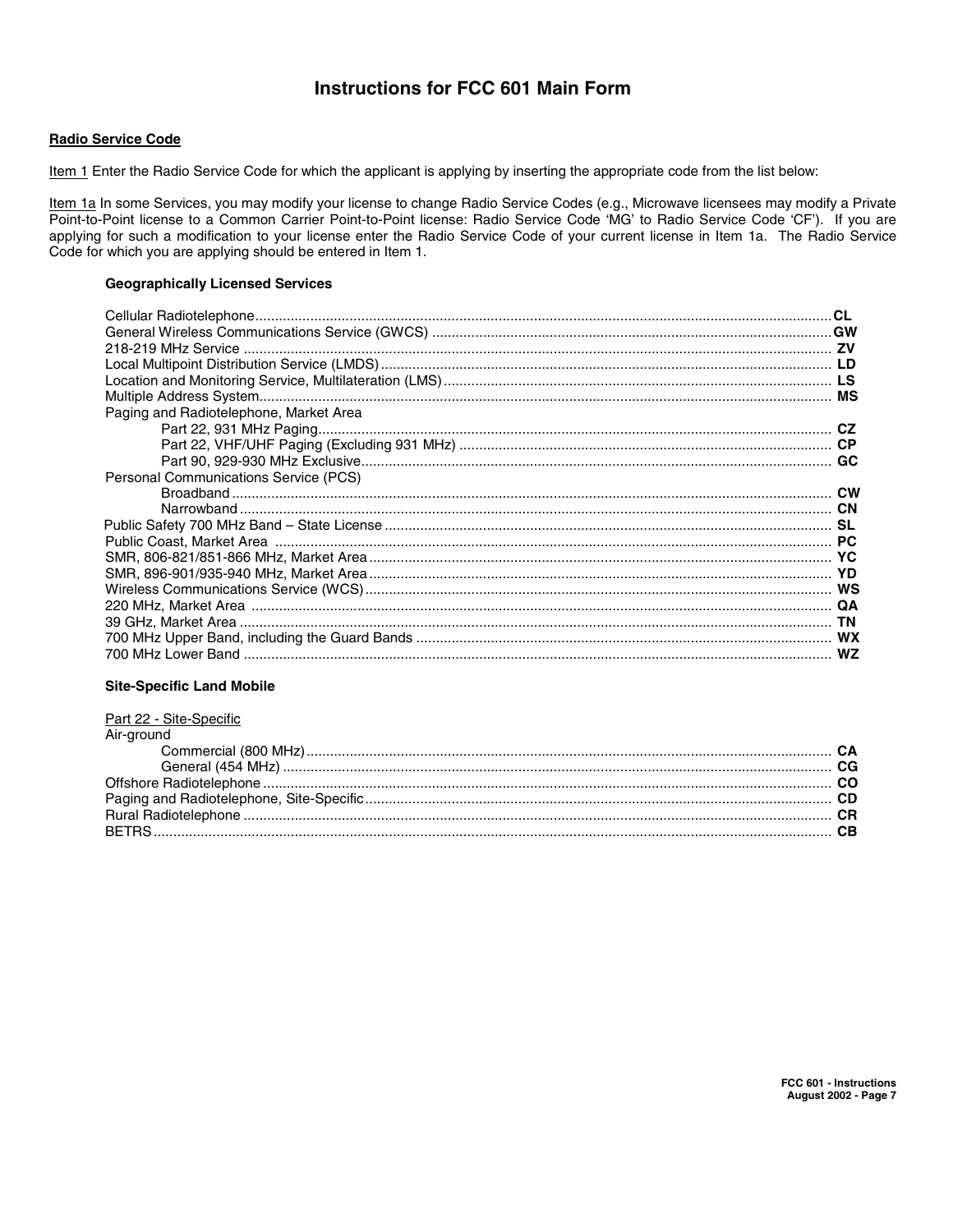| Part 90 - Below 800 MHz                |  |
|----------------------------------------|--|
|                                        |  |
|                                        |  |
|                                        |  |
|                                        |  |
|                                        |  |
|                                        |  |
|                                        |  |
|                                        |  |
| 220 MHz, Site-Specific                 |  |
|                                        |  |
|                                        |  |
|                                        |  |
|                                        |  |
|                                        |  |
| Part 90 - Above 800 MHz                |  |
| <b>Business</b>                        |  |
|                                        |  |
|                                        |  |
|                                        |  |
|                                        |  |
| Industrial/Land Transportation         |  |
|                                        |  |
|                                        |  |
|                                        |  |
|                                        |  |
|                                        |  |
| Location and Monitoring Service (LMS)  |  |
|                                        |  |
|                                        |  |
| Paging                                 |  |
|                                        |  |
| <b>Public Safety/Special Emergency</b> |  |
|                                        |  |
|                                        |  |
| Public Safety, National Plan           |  |
|                                        |  |
|                                        |  |
| SMR, Site-Specific                     |  |
|                                        |  |
|                                        |  |
|                                        |  |
|                                        |  |

# **Site-Specific Microwave**

| Digital Electronic Message Service |    |
|------------------------------------|----|
|                                    |    |
|                                    |    |
|                                    |    |
|                                    |    |
| Point-to-Point Microwave, Private  |    |
|                                    |    |
|                                    |    |
|                                    |    |
|                                    |    |
|                                    | WR |
|                                    |    |

# **Maritime Coast/Aviation Ground**

| Maritime |                             |
|----------|-----------------------------|
|          | MΚ                          |
|          | FCC 601 - Instructions      |
|          | <b>August 2002 - Page 8</b> |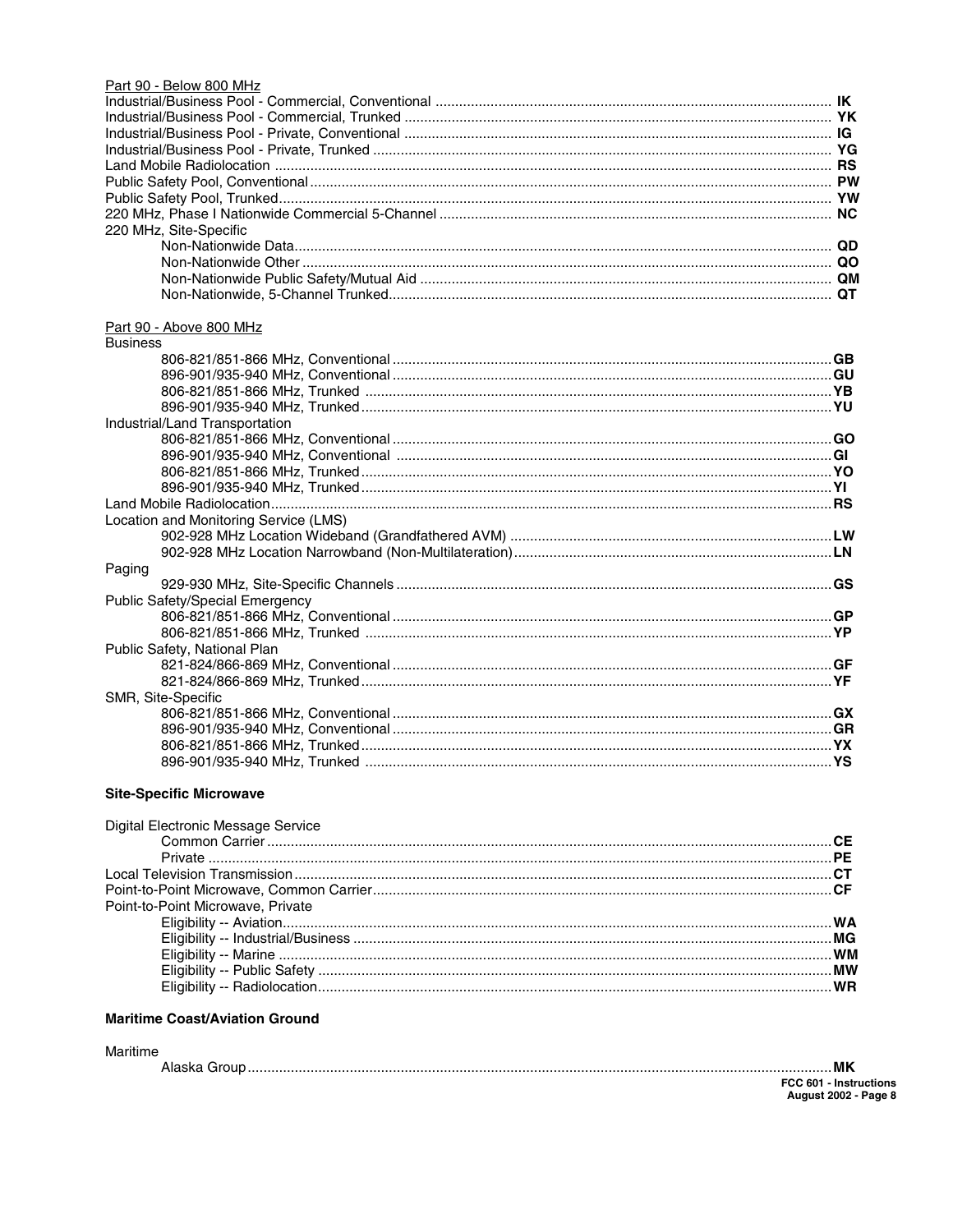| Aviation                   |  |
|----------------------------|--|
|                            |  |
|                            |  |
|                            |  |
| <b>Broadcast Auxiliary</b> |  |
| <b>Land Mobile</b>         |  |
|                            |  |
|                            |  |
| Microwave                  |  |
|                            |  |
|                            |  |
|                            |  |
|                            |  |
|                            |  |
|                            |  |
|                            |  |
|                            |  |
|                            |  |

# **Application Purpose**

Item 2 Indicate the purpose for which the application is being filed by inserting the appropriate two-letter abbreviation from the following list. Only one purpose may be specified.

**NE** - New: To request a new license. This purpose should only be used for initial applications.

**MD** - Modification: To request a change in the conditions of any data (administrative and technical **OR** technical) for a license during the term of that license. This purpose is also used to apply for a site-specific authorization in a market-based service to fulfil environmental assessment requirements or international coordination requirements. Use Item 5 to provide the call sign of the affected station. All appropriate schedules must be completed and attached, and must accurately describe the data that has been modified. See applicable Commission rules.

**Note:** After a license is modified, the FCC will issue a new license and previous versions of the license will no longer be valid, regardless of the expiration date shown. License terms will not be extended as a result of an application for modification.

**RM** - Renewal/Modification: To renew an existing authorization, Special Temporary Authorization (STA), or developmental authorization and request a change in the conditions of that authorization. Use Item 5 to provide the call sign of the affected station. All appropriate schedules must be completed and attached, and must accurately describe the data that has been modified. (Specified renewal time frame, must be filed no later than expiration date of the authorization and no sooner than 90 days prior to expiration).

**AM** – Amendment: To amend a previously-filed, currently pending application. Use Item 4 to provide the file number of the application. All appropriate schedules must be completed and attached, and must accurately reflect the amendment's data. See applicable Commission rules. If the amendment affects multiple file numbers (administrative data only), complete and attach Schedule for Changes Affecting Multiple Call Signs or File Number, Form FCC 601, Schedule A.

**NT** - Required Notifications: To notify the FCC that, within the required time period, coverage or construction requirements have been satisfied or compliance with yearly station construction commitments for licensees with approved extended implementation plans have been met. This schedule can also be used to notify the FCC of a request in the Paging Radiotelephone Services for regular authorization for facilities previously operating under developmental authority. Also complete and attach Required Notifications for Wireless Services, Form FCC 601, Schedule K.

**EX** - Request for Extension of Time: To request additional time to satisfy coverage or construction requirements. Also complete and attach Request for Extension of Time for Wireless Services, Form FCC 601, Schedule L.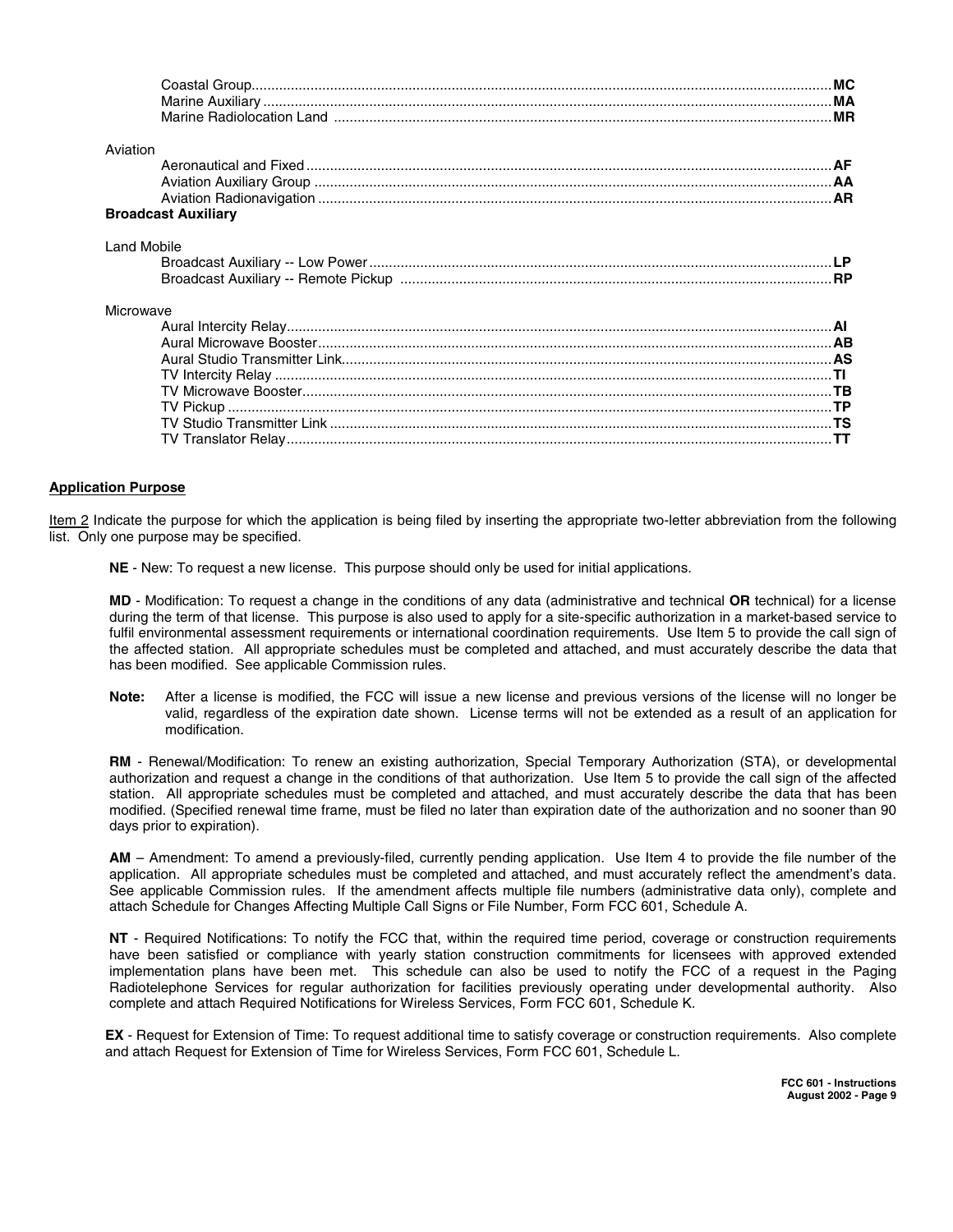**CO** – Consolidate Call Signs: To consolidate multiple call signs into a single call sign, list existing call signs to be deleted on Schedule A, Schedule for Changes Affecting Multiple Call Signs or File Numbers. The call sign to be retained should be listed in Item 5 of the FCC 601 Main Form. If no call sign is provided in Item 5, a new one will be assigned, and you must complete the FCC 601 Main Form to provide administrative information about the new call sign. For stations in the Paging and Radiotelephone Service (CD), consolidation will result in all Locations, Antennas, and Frequencies being consolidated under a single call sign without modification (i.e., applicants should not submit Schedules D and F). For stations in the Part 90 radio services, applicants must include Schedules D and H describing the technical parameters of at least one, and no more than six locations to be authorized under the resulting call sign.

#### **Simple Application Purpose & Requirements for Paper Submission on FCC 601**

**RO** - Renewal Only: To renew an existing authorization or developmental authorization that has not expired and where no changes in the license conditions are being requested at the time of renewal. Refer to 47 CFR §1.949 for FCC rules on timely filings (Specified renewal time frame, must be filed no later than expiration date of the authorization and no sooner than 90 days prior to expiration). (To make any modifications to the administrative or technical data of the license, use the Renewal/Modification purpose.)

#### **Mandatory items required for submission of 'RO' purpose are as follows:**

Item 1) Radio Service Code Item 2) Application Purpose Item 5) Call Sign (if filing for multiple Call Signs, list additional call signs on Schedule A) Items 10 through 24) Applicant Information Items 38 & 39) Fee Status Item 49) Aeronautical Advisory Station (Unicom) Certification (For Aviation Services Only) Items 51, 52 & 53) Signature and Date

#### **Optional Items**: Item 6) Requested Authorization Expiration Date MM/DD

#### **DU** - Duplicate License: To request a hardcopy duplicate of an existing license.

#### **Mandatory items required for submission of 'DU' purpose are as follows:**

Item 1) Radio Service Code Item 2) Application Purpose Item 5) Call Sign (if filing for multiple Call Signs, list additional call signs on Schedule A) Items 10 through 24) Applicant Information Items 38 & 39) Fee Status Items 51, 52 & 53) Signature and Date

**AU** - (No Fee Required) Administrative Update: To request a change of administrative data on a license.

#### **Mandatory items required for submission of 'AU' purpose are as follows:**

Item 2) Application Purpose Item 5) Call Sign (if filing for multiple Call Signs, list additional call signs on Schedule A) Items 10 through 24) Applicant Information Items 51, 52 & 53) Signature and Date

#### **One or more of the following items may be corrected with this purpose:**

Item 12) Licensee Name (without a change in ownership) Item 13) Entity Name (without a change in ownership, control or corporate structure) Items 16 through 21) Mailing Address Item 22) Telephone Number Item 23) FAX Number Item 24) E-Mail Address Items 25 through 34) Contact Information Control Point Information

> **FCC 601 - Instructions August 2002 - Page 10**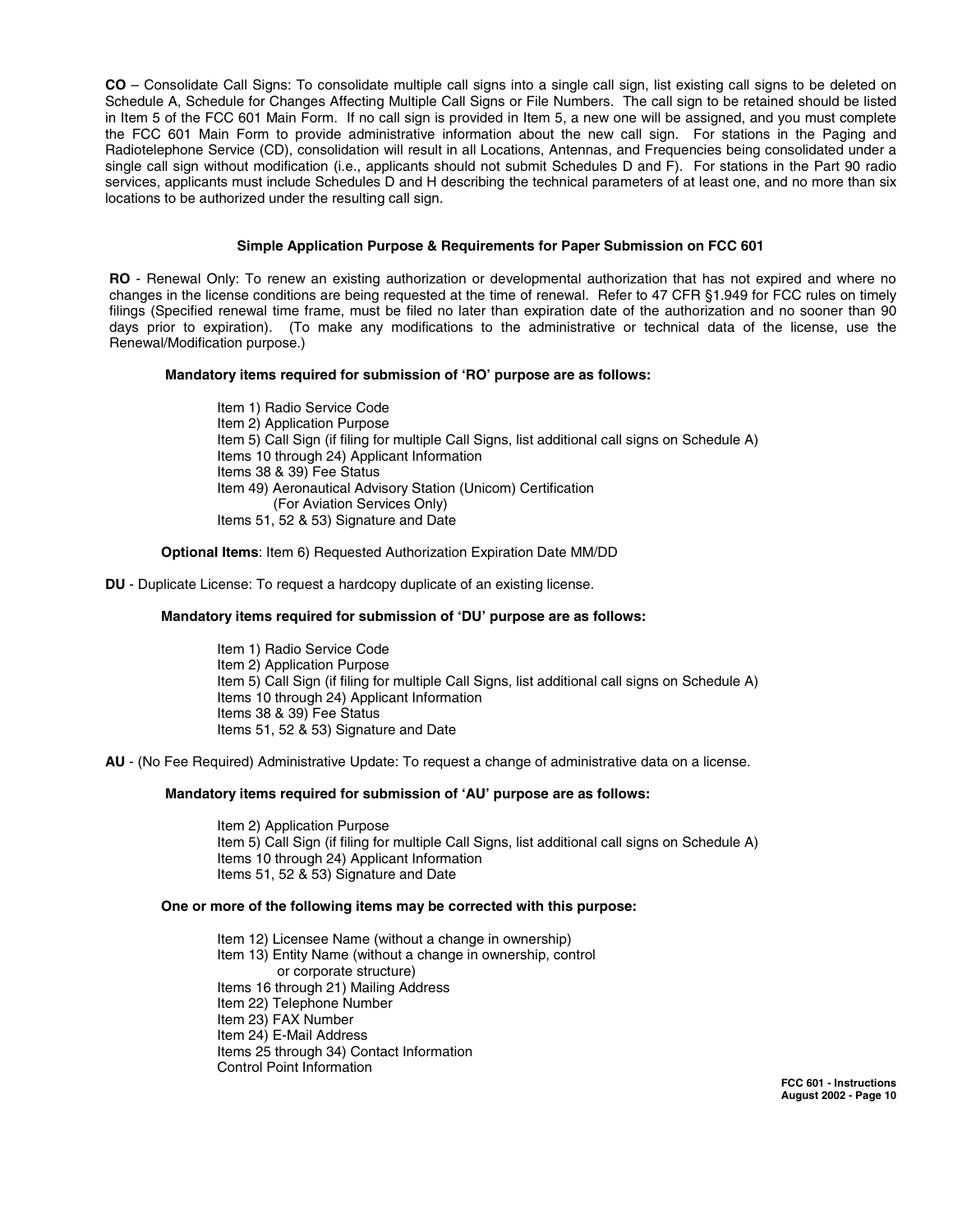**NOTE:** When updating control point information, only one call sign may be filed per Administrative Update application. Submit appropriate schedule along with the Main Form for specific radio service.

Main Form & Schedule F - Cellular & Commercial Air-Ground Services Main Form & Schedule G - Maritime Coast/Aviation Ground Services Main Form & Schedule H - Private Land Mobile & Land Mobile Broadcast Auxiliary Radio Services Main Form & Schedule I - Fixed Microwave & Microwave Broadcast Auxiliary **Services** Main Form & Schedule J - Paging, Rural, Air-Ground (General Aviation) and Offshore Radiotelephone Services

**CA** – (No Fee Required) Cancellation of License: To cancel an existing license. This action cancels all facilities operating under the call sign. To delete specific authorized facilities under a call sign, use the Modification purpose.

#### **Mandatory items required for submission of 'CA' purpose are as follows:**

Item 2) Application Purpose Item 5) Call Sign (if filing for multiple Call Signs, list additional call signs on Schedule A) Items 10 through 24) Applicant Information Items 51, 52 & 53) Signature and Date

**WD** - (No Fee Required) Withdrawal of Application: To withdraw a previously-filed, currently pending application.

#### **Mandatory items required for submission of 'WD' purpose are as follows:**

Item 2) Application Purpose Item 4) File Number (if filing for multiple File Numbers, list additional File Numbers on Schedule A) Items 10 through 24) Applicant Information Items 51, 52 & 53) Signature and Date

#### **No fee is required for Governmental Entities. Send non-feeable packages to:**

#### **Federal Communications Commission 1270 Fairfield Road Gettysburg, PA 17325-7245**

Item 3a If the filing is a request for a Developmental License, Demonstration License or a Special Temporary Authorization (STA), enter 'D', 'M' or 'S', respectively. Otherwise, enter 'N' for Not Applicable.

The FCC may grant applications for Developmental Authority to construct and operate transmitters for the purpose of developing a new radio service or a new technology not regularly authorized under specific FCC rules, subject to the appropriate requirements governing Developmental authorizations contained in the FCC rules. Attach an exhibit(s) as required in the FCC rules.

Demonstration licenses are intended for use by licensees involved in the sale and/or marketing of radio equipment. Demonstration licenses may be used for purposes of demonstrating equipment to potential customers at trade shows or at other exhibitions, performing on site coverage studies for potential customers, or other uses as provided for in Subpart I of Part 2 of the Commission's rules. Demonstration licenses may not be used for the licensee's internal communications in its day to day business operations.

In emergencies or other urgent conditions requiring immediate or temporary use of facilities, request may be made for Special Temporary Authority (STA) to install and/or operate new or modified equipment, subject to the appropriate requirements governing Special Temporary Authorizations contained in the FCC rules. If item 3a is answered 'S', attach an exhibit including the following information: description of the nature of the extraordinary circumstance, equipment to be used, type of operation to be conducted, and an explanation of how the facilities will be used, times and dates of operation.

**FCC 601 - Instructions Note:** To file an initial request for an STA, Developmental, or Demonstration License, applicants should select an application purpose of NE – New in Item 2 and then answer Items 3a and 3b as appropriate. STAs are granted for a maximum of 180 days. If another STA is needed, applicants may file by selecting application purpose RM – Renewal/Modification and supply the appropriate Call Sign in Item 5 or by selecting application purpose NE – New. The renewal/modification purpose is provided for the convenience of the applicant (the applicant will retain the same call sign if the STA request is granted). To

**August 2002 - Page 11**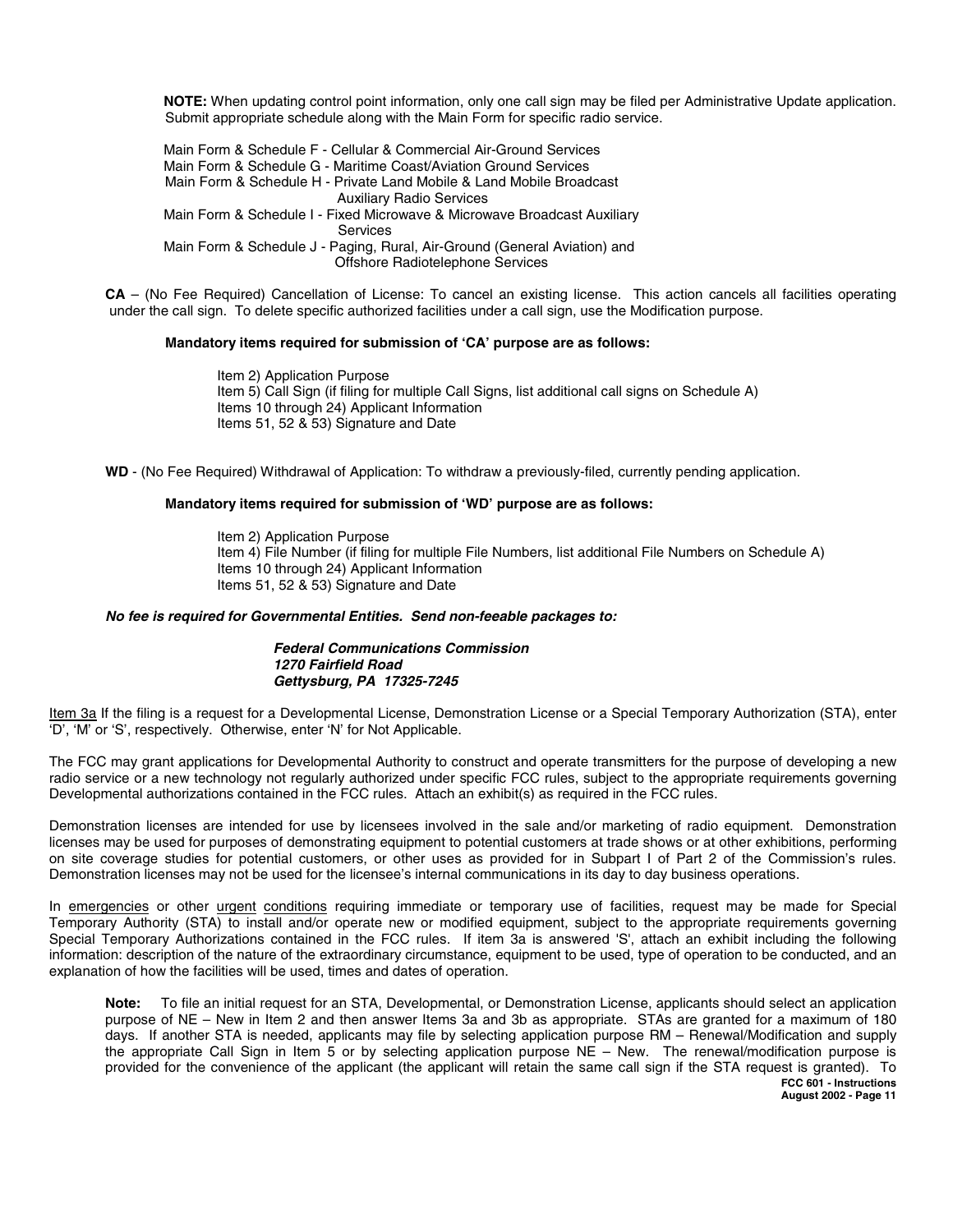request a renewal of a Demonstration or Developmental License, applicants should select an application purpose of RO - Renewal Only or RM – Renewal/Modification and supply the appropriate Call Sign in Item 5.

Item 3b This question only applies to applications for Special Temporary Authority (STA). If you are requesting an STA due to an emergency or other urgent condition, enter 'Y' and attach an exhibit describing the nature of the emergency. Otherwise enter 'N'.

Per Rule §1.915, examples of emergencies are as follows: An emergency found by the Commission to involve danger to life or property or to be due to damaged equipment; a national emergency proclaimed by the President or declared by the Congress and during the continuance of any war in which the United States is engaged, when such action is necessary for the national defense or security or otherwise in furtherance of the war effort; or an emergency where the Commission finds that it would not be feasible to secure renewal applications from existing licensees or otherwise to follow normal licensing procedures.

Item 4 If the filing is an Amendment or Withdrawal of a previously-filed currently pending application, provide the file number of the original application. This information can be obtained by contacting the FCC at 888-CALLFCC (888-225-5322). If the Amendment or Withdrawal affects multiple file numbers, complete and attach Schedule for Changes Affecting Multiple Call Signs or File Numbers, Form FCC 601, Schedule A.

Item 5 The information requested in this item identifies the existing stations to which the filing is relevant. If the filing is a request for a Modification, Renewal Only, Renewal/Modification, Cancellation, Duplicate, or Administrative Update of an existing license, enter the call sign of the license. If the request affects multiple call signs, complete and attach Schedule for Changes Affecting Multiple Call Signs or File Numbers, Form FCC 601, Schedule A.

If the filing is a request to Consolidate Call Signs, enter the call sign to be retained in this item and list the existing call signs to be deleted on Schedule A, Schedule for Changes Affecting Multiple Call Signs or File Numbers. If no call sign is provided in Item 5, a new one will be assigned, and you must complete the FCC 601 Main Form to provide administrative information about the new call sign.

Item 6 This item is optional. If the filing is a request for a New, Amendment, Renewal Only, or a Renewal/Modification, enter the requested authorization expiration date. Applicants may, if desired, request the month and day of license expiration. However, in no cases will licenses be granted for terms that exceed the license term as governed by the rules for each service.

Item 7 This question applies only to site-specific (other than Part 101 Microwave) and Cellular authorizations. If the filing is a request for a Modification, Renewal/Modification, or Amendment (of a currently pending New or Modification) of any site-specific authorization, or a New filing for a site-specific Land Mobile (Part 90) authorization, you must indicate whether the request is a "major" action as defined in Section 1.929 of the Commission's rules when read in conjunction with the applicable radio service rules found in Parts 22 and 90 of the Commission's rules. If the rules for your particular radio service do not define a coverage area, service area, or interference contour, enter 'N'. For your convenience, the full text of Section 1.929 is listed below:

# **Section 1.929 Classification of filings as major or minor.**

Applications and amendments to applications for stations in the wireless radio services are classified as major or minor (See §1.947). Categories of major and minor filings are listed in §309 of the Communications Act of 1934.

(a) For all stations in all Wireless Radio Services, whether licensed geographically or on a site-specific basis, the following actions are classified as major:

(1) Application for initial authorization;

(2) Any substantial change in ownership or control, including requests for partitioning and disaggregation;

(3) Application for renewal of authorization;

(4) Application or amendment requesting authorization for a facility that would have a significant environmental effect, as defined by §§1.1301 through 1.1319 of the rules;

(5) Application or amendment requiring frequency coordination pursuant to the Commission's rules or international treaty or agreement;

(6) Application or amendment requesting to add a frequency or frequency block for which the applicant is not currently authorized, excluding removing a frequency.

#### (b) In the Cellular Radiotelephone Service:

(1) Request an authorization or an amendment to a pending application that would expand the cellular geographic service area (COSA) of an existing cellular system or, in the case of an amendment, as previously proposed in an application, except during the applicable five-year build-out period, if any;

(2) Request that a COSA boundary or portion of a COSA boundary be determined using an alternative method; or,

(3) Request an authorization for facilities that would produce a de minimis service area boundary extension into unserved area in an adjacent market.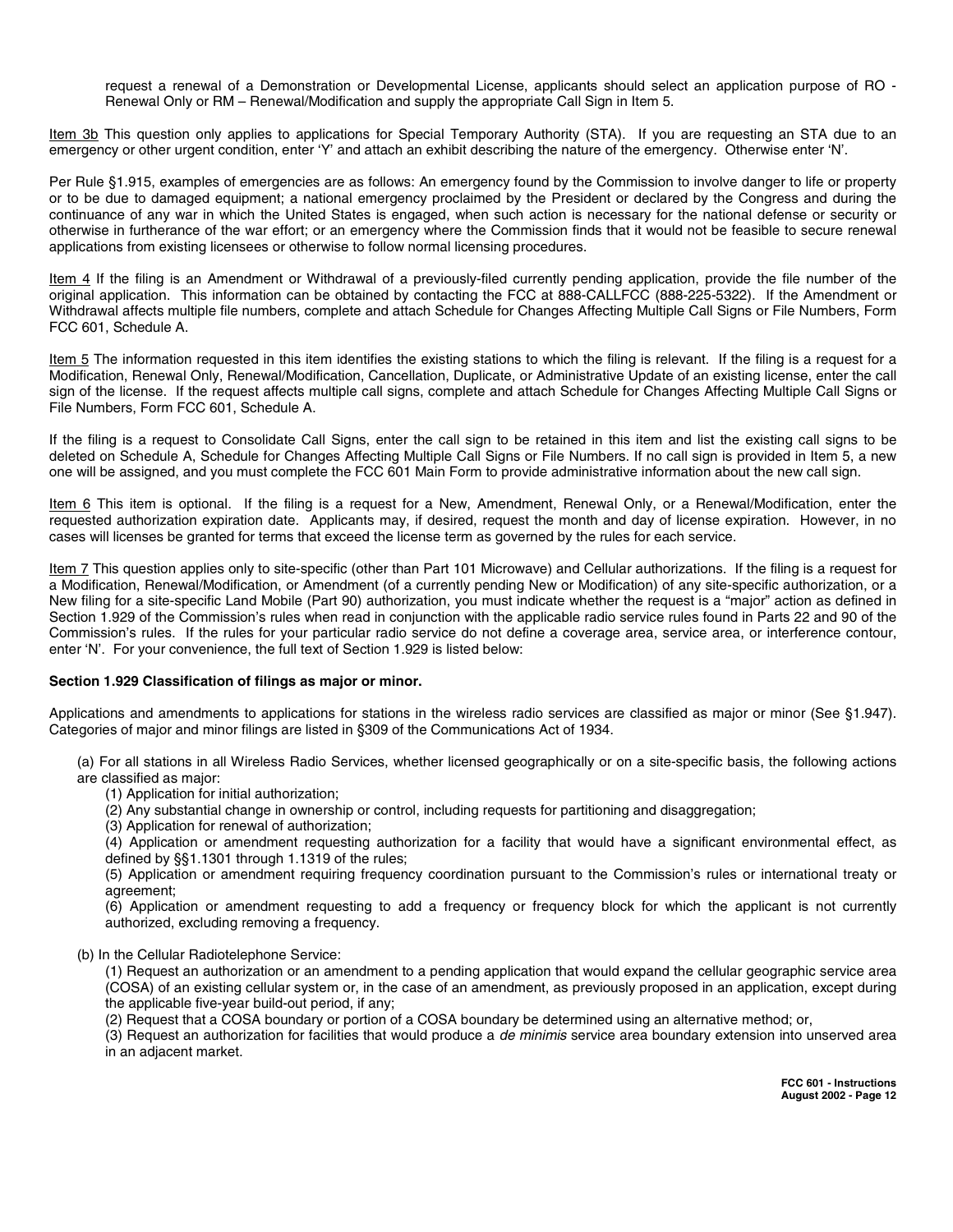(c) In addition to those changes listed in subparagraph (a) above, the following are major changes applicable to stations licensed to provide base-to-mobile, mobile-to-base, and mobile-to-mobile on a site-specific basis:

(1) In the Paging and Radiotelephone Service, Rural Radiotelephone Service and 800 MHz Specialized Mobile Radio Service (SMR), any change that would increase or expand the applicant's existing composite interference contour.

(2) In the 900 MHz SMR and 220 MHz Service, any change that would increase or expand the applicant's service area as defined in the rule parts governing the particular radio service.

(3) In the Paging and Radiotelephone Service, Rural Radiotelephone Service, Offshore Radiotelephone Service, and Specialized Mobile Radio Service:

(i) Request an authorization or an amendment to a pending application that would establish for the filer a new fixed transmission path;

(ii) Request an authorization or an amendment to a pending application for a fixed station (*i.e.*, control, repeater, central office, rural subscriber, or inter-office station) that would increase the effective radiated power, antenna height above average terrain in any azimuth, or relocate an existing transmitter;

(4) In the Private Land Mobile Radio Services (PLMRS):

(i) Change in frequency or modification of channel pairs;

(ii) Change in the type of emission;

(iii) Change in effective radiated power from that authorized;

(iv) Change in antenna height from that authorized;

(v) Change in the authorized location or number of base stations, fixed, control, or, for systems operating on nonexclusive assignments in the 470-512 MHz, 800 MHz or 900 MHz bands, a change in the number of mobile transmitters, or a change in the area of mobile operations from that authorized;

(vi) Change in the class of a land station, including changing from multiple licensed to cooperative use, and from shared to unshared use.

(d) In addition to those filings listed in paragraph (a) of this section, the following are major actions that apply to stations licensed to provide fixed point-to-point, point-to-multipoint, or multipoint-to-point, communications on a site-specific basis, or fixed or mobile communications on an area-specific basis under Part 101 of this chapter:

(1) Any change in transmit antenna location by more than 5 seconds in latitude or longitude for fixed point-to-point facilities (e.g., a 5 second change in latitude, longitude, or both would be minor); any change in coordinates of the center of operation or increase in radius of a circular area of operation, or any expansion in any direction in the latitude or longitude limits of a rectangular area of operation, or any change in any other kind of area operation;

(2) Any increase in frequency tolerance;

(3) Any increase in bandwidth;

(4) Any change in emission type;

(5) Any increase in EIRP greater than 3 dB;

(6) Any increase in transmit antenna height (above mean sea level) more than 3 meters;

(7) Any increase in transmit antenna beamwidth;

(8) Any change in transmit antenna polarization;

(9) Any change in transmit antenna azimuth greater than 1 degree; or,

(10) Any change which together with all minor modifications or amendments since the last major modification or amendment produces a cumulative effect exceeding any of the above major criteria.

(e) In addition to those filings listed in paragraph (a) of this section, the following are major actions that apply to stations licensed to provide service in the Air-ground Radiotelephone Service:

(1) Request an authorization to relocate an existing General Aviation Ground station; or,

(2) Request the first authorization for a new Commercial Aviation ground station at a location other than those listed in §22.859 of this chapter.

(f) In addition to those changes listed in paragraph (a), the following are major changes that apply to stations licensed in the industrial radiopositioning stations for which frequencies are assigned on an exclusive basis, Maritime and Aviation services, except Maritime Public Coast VHF (CMRS), Ship and Aircraft stations:

- (1) Any change in antenna azimuth;
- (2) Any change in beamwidth;
- (3) Any change in antenna location;
- (4) Any change in emission type;
- (5) Any increase in antenna height;
- (6) Any increase in authorized power;
- (7) Any increase in emission bandwidth;
- (g) In addition to those changes listed in paragraph (a), any change requiring international coordination in the Maritime Public Coast VHF (CMRS) Service is major.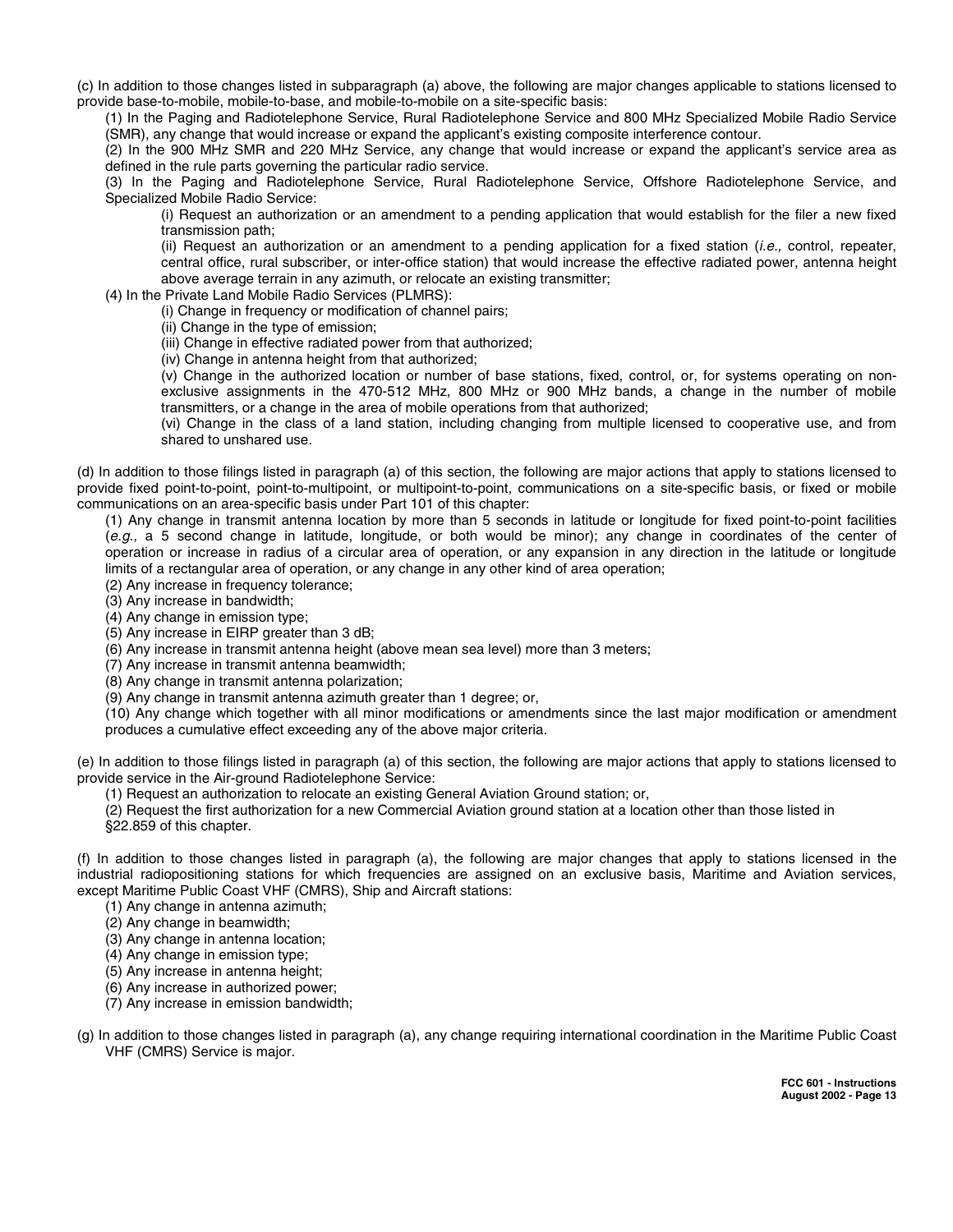(h) This section pertains to Ship stations.

(i) This section pertains to Aircraft stations.

(j) This section pertains to Amateur licenses.

(k) Any change not specifically listed above as major is considered minor (see §1.947(b)). This includes but is not limited to: (1) Any pro forma assignment or transfer of control;

- (2) Any name change not involving change in ownership or control of the license;
- (3) Any address and/or telephone number changes;
- (4) Any changes in contact person;
- (5) Pertains to ship station license;

(6) Any change to a site-specific license, except a PLMRS license under Part 90, or a license under Part 101, where the licensee's interference contours are not extended and co-channel separation criteria are met, except those modifications defined in paragraph (c)(2) of this section; or

(7) Any conversion of multiple site-specific licenses into a single wide-area license, except a PLMRS license under part 90 or a license under part 101 of this chapter, where there is no change in the licensee's composite interference contour or service area as defined in paragraph (c)(2) of this section.

Item 8a If the filing is a request for a waiver of the Commission's rules, enter 'Y' and attach an exhibit that lists the rule section(s) of the affected rules and explains the circumstances. Otherwise, enter 'N'.

Item 8b Waiver requests in certain wireless services are subject to filing fees based on the number of rules for which waiver is sought multiplied by the number of stations (call signs) affected by the waiver. If the waiver request involves a service where waivers are feeable, multiply the number of stations (call signs) by the number of rule sections. Consult the Wireless Telecommunications Bureau Fee Filing Guide or FCC Form 1070M for information on which services have feeable waivers and the required fee amounts.

Item 8c Some applications may include technical data which is outside the limits of the existing Rules but may have been granted previously by waiver, covered by a grandfathering provision in the Rules, or permissible because the requested facility is functionally integrated with an existing station. Applicants should check their present authorization or the specific Rules governing operation on the frequency (ies) requested to determine if entering 'Y' to this item is appropriate. Otherwise, enter 'N'.

Item 9 Enter 'Y' if attachments are being filed with this application. Otherwise, enter 'N'.

# **Applicant Information**

Items 10 through 24 identify the applicant. If an authorization is granted, the information provided will become the licensee's name, address, and telephone number of record. The FCC will send the authorization and notice of all final dispositions of an application to this address.

Item 10 Enter the applicant's ten-digit FCC Registration Number (FRN) assigned by the Commission Registration System (CORES). The FRN is a unique entity identifier for everyone doing business with the Commission. The FRN can be obtained electronically through the FCC webpage at https://www.fcc.gov or by manually submitting FCC Form 160. FCC Form 160 is available for downloading from http://www.fcc.gov/formpage.html, by calling 800-418-FORM (3676) or from fax-on-demand by dialing (202) 418-0177.

Item 11 This item indicates the legal entity type of the applicant. Enter 'I' for Individual, 'U' for Unincorporated Association, 'T' for Trust, 'G' for Government Entity, 'J' for Joint Venture, 'C' for Corporation, 'L' for Limited Liability Corporation, 'P' for Partnership, or 'O' for Consortium.

Items 12-13 If Item 11 is 'I' (for Individual), enter the name of the person applying in Item 12. Otherwise, enter the name of the entity in Item 13.

Item 14 Applicants must identify a real party (parties) in interest if different from the applicant. If the applicant is also the real party in interest, leave this item blank. If a party other than the applicant is the real party in interest (e.g., a parent or other controlling entity), enter that party's name in this item. If there is more than one real party in interest, attach an exhibit detailing all parties in interest.

The Real Party in Interest is defined as a person who "has an ownership interest, or will be in a position to actually or potentially control the operation of the station." Astroline Communications Company Limited Partner v. FCC, 857 F.2d 1556, 1564 (D.C. Cir. 1988); see also In Re Applications of Georgia Public Telecommunications Commission, et al., MM Docket No. 89-337, 7 FCC Rcd 7996 (rel. Dec. 9, 1992); In Re Applications of Madalina Broadcasting, et al., MM Docket No. 91-100, 8 FCC Rcd 6344 (rel. September 3, 1993).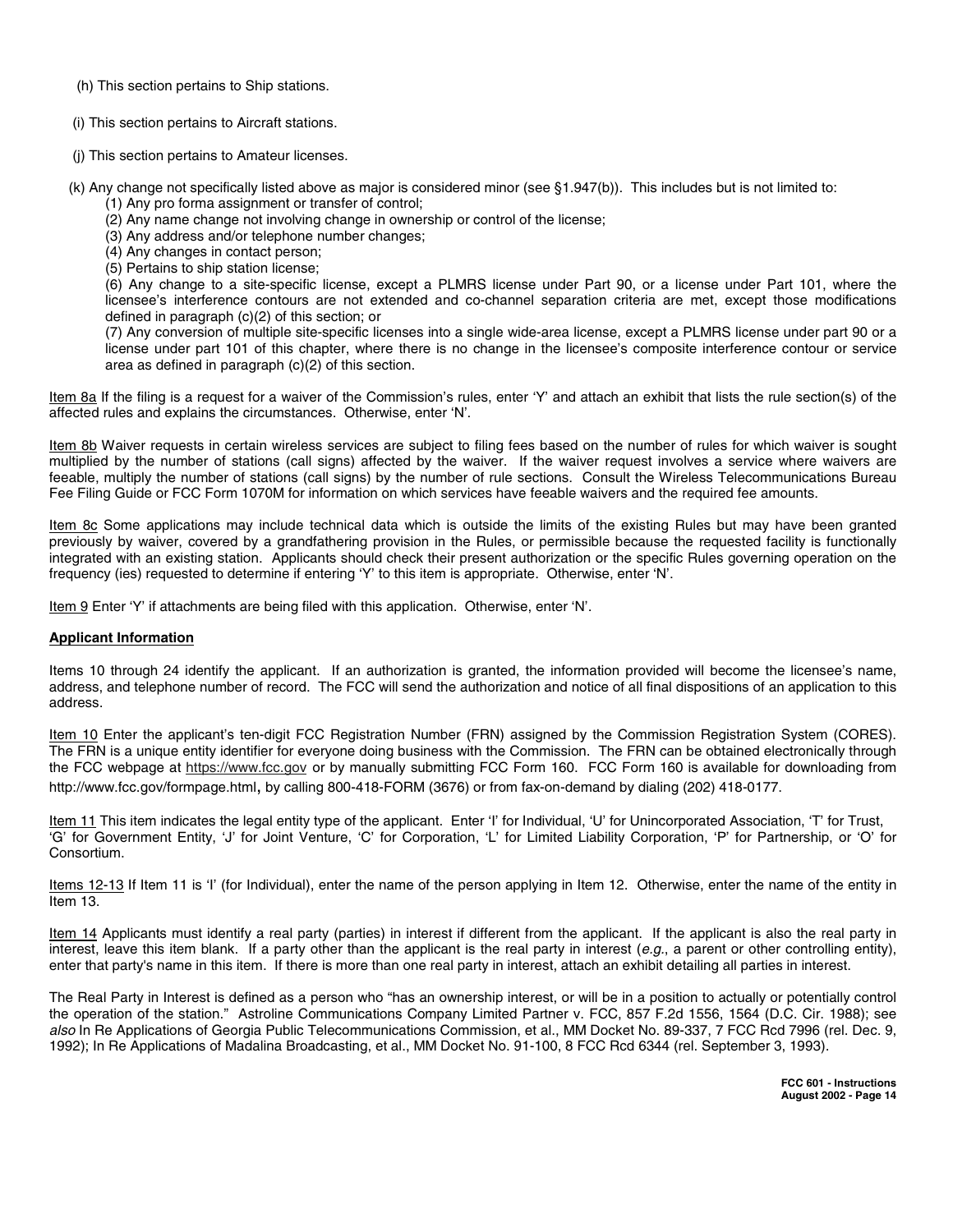Item 15 Enter the Taxpayer Identification Number for the Real Party in Interest. For individuals, enter the Social Security Number (SSN). For all other filers, enter the Employer Identification Number (EIN). This information will not be made available for public inspection.

Items 16-22 Enter the name, address, and telephone number of the person to whom the FCC should send correspondence. You may enter a post office box number in Item 17 or a street address in Item 18, or enter information for both items. Enter the city, state, and zip code in Items 19, 20, and 21, respectively. Refer to FCC 601 Main Form Instructions, Appendix II, for a list of valid state, jurisdiction, and area abbreviations. Enter a telephone number, including area code, in Item 22.

Items 23 and 24 Enter the applicant's fax number and e-mail address, if desired and available.

Failure to respond to FCC correspondence sent to the address of record may result in dismissal of an application, liability for forfeiture, or revocation of an authorization.

#### **Contact Information**

Items 25-34 These items identify the contact representative, if different from the applicant. This is usually the headquarters offices of a large company, the law firm or other representative of the applicant, or the person or company that prepared or submitted the application on behalf of the applicant. If there is a question about the application, an FCC representative will communicate with the applicant's contact representative.

If this section is used, a name (Item 25), entity name (Item 26), address (Items 27-31), and telephone number (Item 32) are required at a minimum. If the address items are completed, you may enter a post office box number in Item 27 or a street address in Item 28, or enter information for both items. Refer to FCC 601 Main Form Instructions, Appendix II, for a list of valid state, jurisdiction, and area abbreviations. Enter the contact's fax number (Item 33) and e-mail address (Item 34) if available and desired.

#### **Regulatory Status**

Item 35 This item identifies the type(s) of radio service offerings being provided and must be completed. Enter all types of radio service offerings that apply. Enter 'C' for Common Carrier, 'N' for Non-Common Carrier, 'P' for Private, internal communications or 'B' for Broadcast Services, and 'BM' for Band Manager. Use the Modification (MD) purpose in Item 2 to change or add radio service offerings. **NOTE: For Broadcast Auxiliary radio services, select 'P' for Private, internal communications. Do not select Broadcast Services.**

All entities that are telecommunications carriers should select common carrier on this form. The term 'telecommunications carrier' means any provider of telecommunications services, except that such term does not include aggregators of telecommunications services (the term 'aggregator' means any person that, in the ordinary course of its operations, makes telephones available to the public or to transient users of its premises, for interstate telephone calls using a provider of operator services). A telecommunications carrier shall be treated as a common carrier under the Communications Act and the Commission's rules (i.e., as an entity which holds itself out for hire indiscriminately, in interstate or foreign communications by wire or radio, or in interstate or foreign radio transmission of energy, for the purpose of carrying transmissions provided by the customer), only to the extent that it is engaged in providing telecommunications services.

The term 'telecommunications service' means the offering of telecommunications (i.e., the transmission, between or among points specified by the user, of information of the user's choosing, without change in the form or content of the information as sent and received) for a fee directly to the public, or to such classes of users as to be effectively available directly to the public, regardless of the facilities used.

Non-common carriers do not hold themselves out indiscriminately for hire as carriers of communications provided by the customer. A person engaged in radio broadcasting shall not, insofar as such person is so engaged, be deemed a common carrier. Thus, those entities meeting this definition would select non-common carrier for this item.

Private internal users are those entities that utilize telecommunications services purely for internal business purposes or public safety communications and not on a for hire or for profit basis. Such entities should select 'Private' for this item. **Broadcast Auxiliary should be included in this category and should select 'Private'.**

The term 'Broadcast Services' shall have the same meaning as that for "broadcasting" in §3(6) of the Communications Act of 1934, i.e., the dissemination of radio communications intended to be received by the public, directly or by the intermediary of relay stations." 47 U.S.C. 153(6). Entities meeting this definition should select 'Broadcast Services' for this item. Broadcast Auxiliary applicants should not select this type of radio service offering.

> **FCC 601 – Instructions August 2002 – Page 15**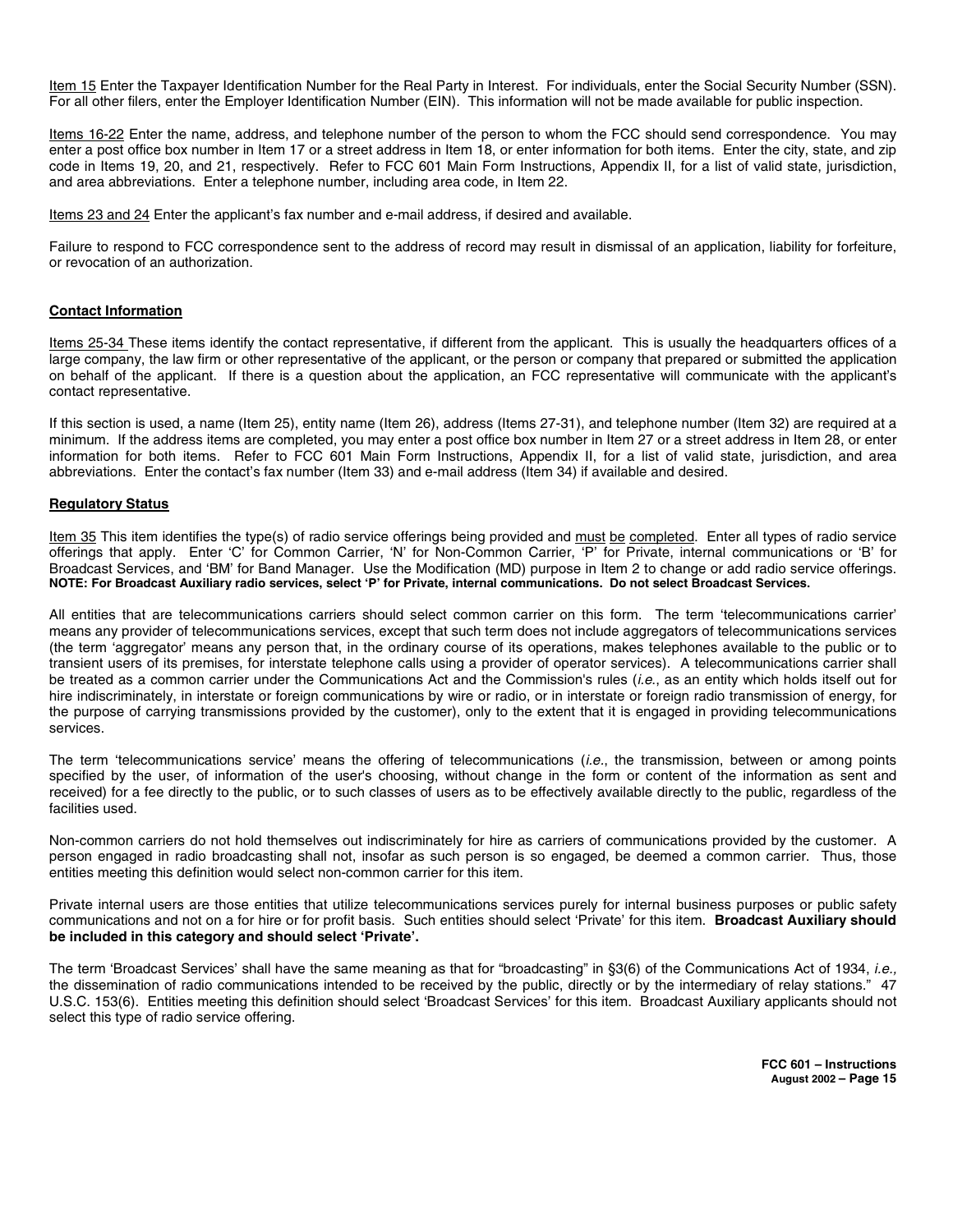The term 'Band Manager' is defined for the 746-747 MHz, 762-764 MHz, 776-777 MHz, and 792-794 MHz Guard Bands as a commercial licensee that functions solely as a spectrum broker by subdividing its licensed spectrum and making it available to system operators or directly to end users for fixed or mobile communications consistent with the Commission rules. A Band Manager in the 700 MHz Guard Bands (i.e., a "Guard Band Manager") is directly responsible for any interference or misuse of its licensed frequencies arising from its use by such non-licensed entities. Entities meeting this definition should select 'Band Manager' for this item.

# **Type of Radio Service**

Item 36 This item identifies all types of radio services for the applicant. Enter 'F' for Fixed, 'M' for Mobile, 'R' for Radiolocation, 'S' for Satellite, and 'B' for Broadcast Services. Enter all types of radio services, as applicable. Broadcast Auxiliary applicants should select Fixed or Mobile, not Broadcast Services. **Note: Broadcast Services is for the direct dissemination to the public.**

Item 37 Mark this item 'Y' if the applicant proposes to provide interconnected service to the public switched telephone network, as defined in the FCC rules. Otherwise, mark this item 'N'.

# **Fee Status**

Items 38-39 These items allow the applicant to apply for exemption from FCC application fees and regulatory fees. See the WirelessTelecommunications Bureau Fee Filing Guide, FCC Form 1070M or call the Consumer and Governmental Affairs Bureau at 888-CALLFCC (225-5322) and select option #2.

# **Alien Ownership Questions**

These items enable the FCC to determine whether an applicant is eligible under §310(a) and (b) of the Communications Act of 1934, as amended, to hold a station license. Applicants are required to answer these questions only if 1) they are filing Form 601 for one of the following purposes indicated in Item 2: New, Amendment, Modification, or Renewal/Modification; and 2) the answers have changed from those previously provided. If the answer is 'Yes', attach exhibit explaining circumstances. Applicants using Form 601 for any other purpose are not required to answer these questions.

Item 40 All applicants filing FCC Form 601 for one of the purposes indicated above must answer Item 40. The FCC cannot grant an authorization to a foreign government or the representative of a foreign government. Therefore, if the true and correct answer to Item 40 is 'Yes', the applicant is not eligible for a license and the FCC will dismiss the application, if filed, without further consideration.

Items 41-44 Only applicants to provide common carrier service must answer Items 41-44. The FCC cannot grant an authorization to provide common carrier service to any applicant for which the true and correct answer to any of Items 41, 42, or 43 is 'Yes.' The FCC will dismiss the application, if filed, without further consideration.

If the true and correct answer to Item 44 is 'Yes', the applicant must attach an exhibit explaining the circumstances. In the exhibit, the applicant must demonstrate how allowing the applicant to hold the requested license is consistent with the Commission's policies pursuant to §310(b)(4) of the Communications Act of 1934. In general, the Commission has indicated that there is a strong presumption that indirect foreign ownership of common carrier radio licensees by entities whose home markets are in countries that are members of the World Trade Organization (WTO) serves the public interest. If more than 25 percent of the ownership of an entity that controls a common carrier radio licensee is attributable to parties whose home markets are in non-WTO member countries, the Commission will evaluate whether those markets offer effective competitive opportunities to U.S. investors in the same service sector. See Rules and Policies on Foreign Participation in the U.S. Telecommunications Market, IB Docket No. 97-142, Report and Order and Order on Reconsideration, FCC 97-398, 12 FCC Rcd 23,891, ¶¶ 97-118, 131 (1997).

# **Basic Qualification Questions**

Items 45-48 These items enable the FCC to determine whether an applicant is eligible under §310(a) and (b) of the Communications Act of 1934, as amended, to hold a station license. Applicants are required to answer these questions only if 1) they are filing FCC Form 601 for one of the following purposes indicated in Item 2: New, Amendment, Modification, or Renewal/Modification; and 2) the answers have changed from those previously provided. Applicants using FCC Form 601 for any other purpose are not required to answer these questions. If the applicant responds 'Yes' to any question, attach exhibit explaining circumstances unless applicant has previously provided a statement and explanation regarding the circumstances as an attachment to a prior application filed in ULS, and the facts and circumstances are unchanged, the applicant may refer to the previous application, by identifying the application file number and indicating the disposition of the prior application.

# **Aeronautical Advisory Station (Unicom) Certification**

Item 49 This item certifies that the licensee has complied with 47 CFR 87.215(d). Failure to certify may result in dismissal of the application and forfeiture of any fees paid. application and forfeiture of any fees paid.

**August 2002 – Page 16**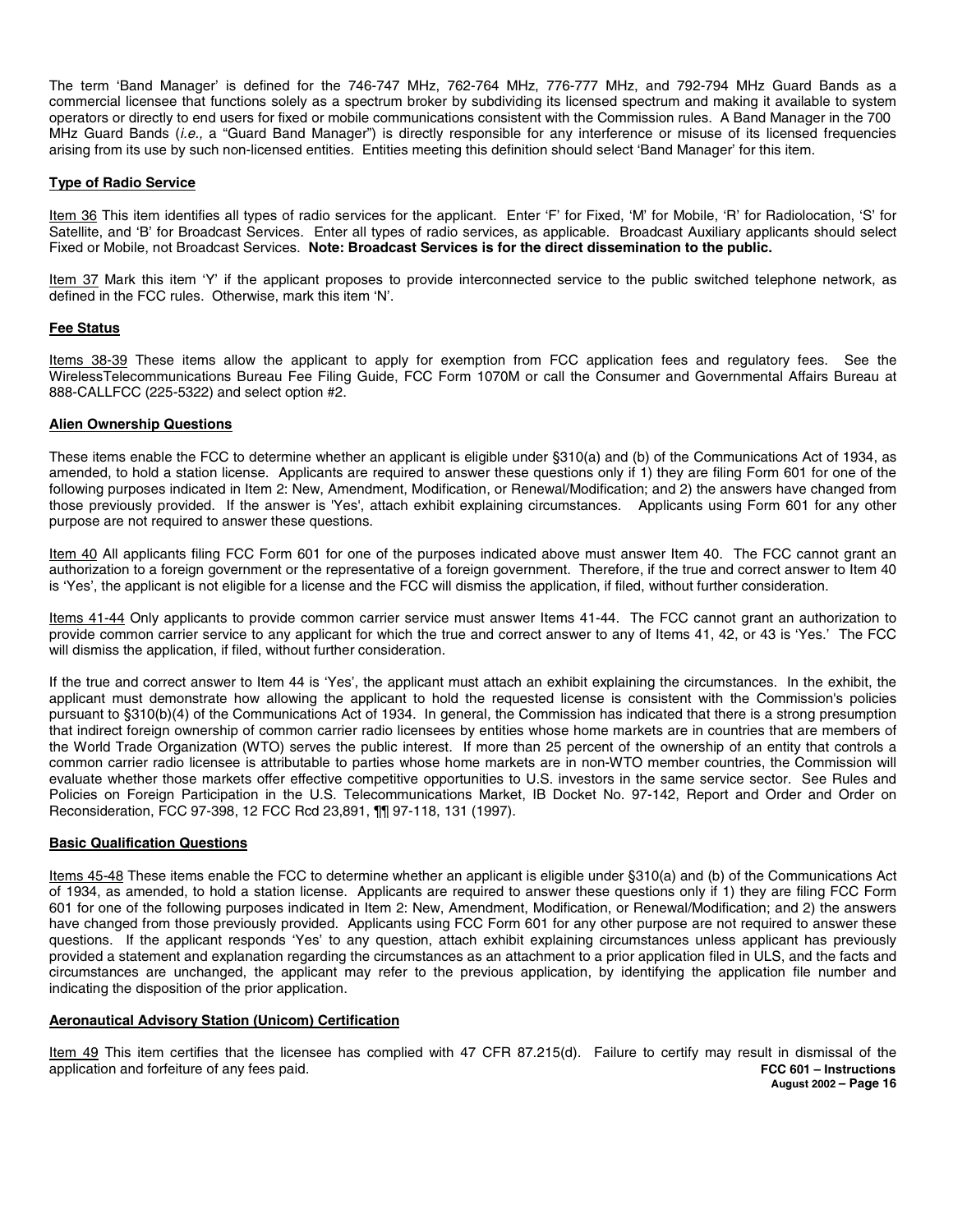# **Race, Ethnicity, and Gender Questions (Optional)**

Item 50 The information is optional and is requested for informational purposes only. Responses to this item will in no way affect processing of applications.

# **General Certification Statements**

By signing this form, the applicant certifies that the statements listed in this section are true, complete, correct, and made in good faith.

# **Signature**

Items\_51-53 These items must be completed. To be acceptable for filing, applications and amendments must be signed in accordance with Part 1 of the FCC rules. The signor must be a person authorized to sign the application. Paper originals of applications must bear an original signature. On paper originals, neither rubber-stamped nor photocopied signatures are acceptable. For filers filing electronically via ULS, the electronic signature shall consist of the name of the applicant typed on the application as a signature.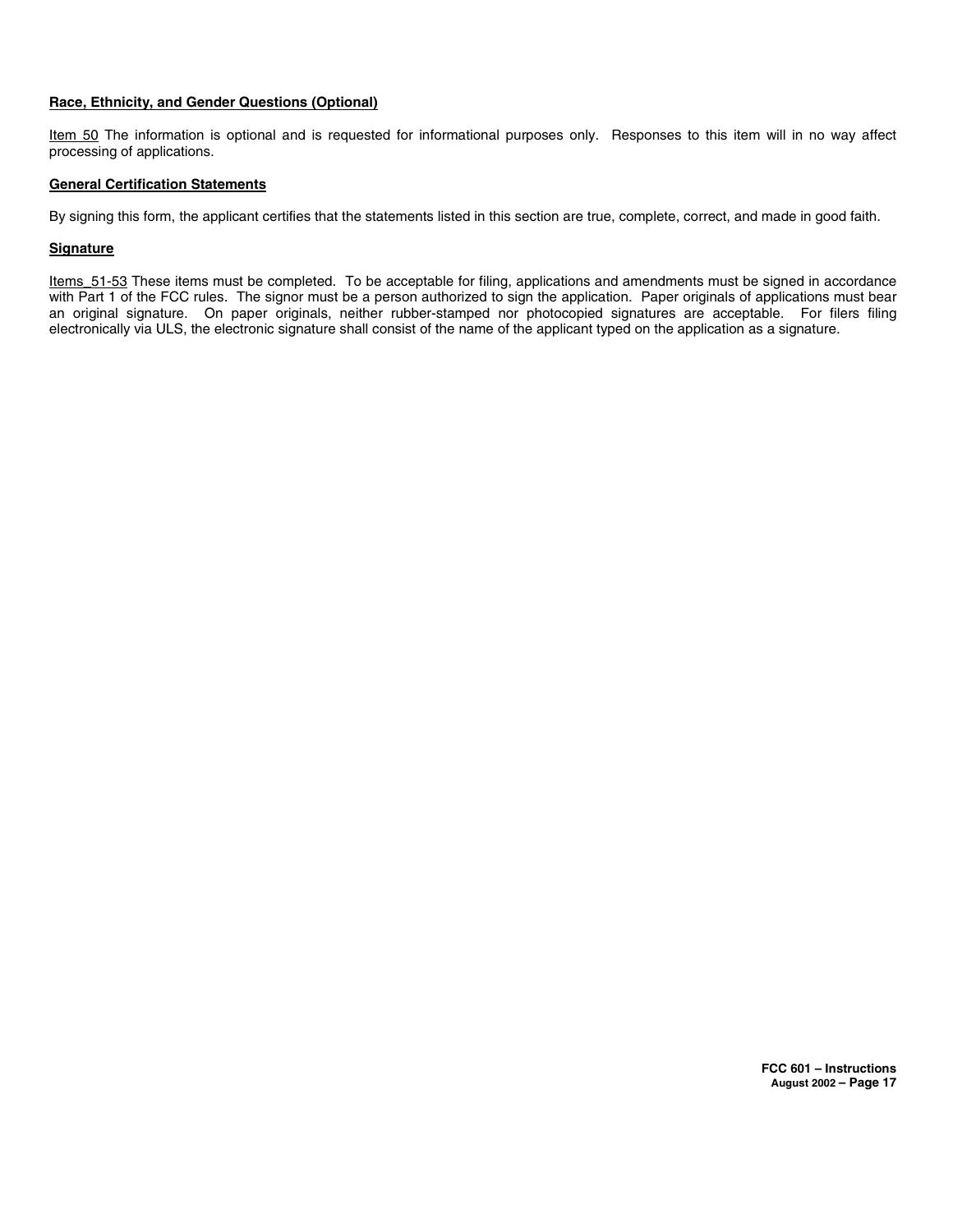# **Appendix I**

# **General Guidelines on Coordination and Use of Radio Frequencies Above 30 MHz Between the United States and Canada**

Note: The following table specifies general coordination criteria only for those frequency bands for which sole coordination authority resides with the FCC. Frequency bands that are shared with the Federal Government may have different coordination criteria than that listed herein and are coordinated by the Interdepartment Radio Advisory Committee (IRAC). Frequency bands not listed in the table are not coordinated by the FCC. See 47 C.F.R. § 2.106 for a table of frequency allocations.

Note: This information is based on treaties between the U.S. and Canada in effect July 1999 and is presented as general guidance only. Treaties are subject to change at any time. If you are unsure of the coordination criteria for a particular frequency band, contact the Commission for guidance.

| Frequency (MHz)          | Coordination Criteria                  |
|--------------------------|----------------------------------------|
| $30.56 - 32.0$           | See Note 1.                            |
| $33.0 - 34.0$            | See Note 1.                            |
| $35.0 - 36.0$            | See Note 1.                            |
| $\overline{37.0}$ - 38.0 | See Note 1.                            |
| $39.0 - 40.0$            | See Note 1.                            |
| 42.0 - 46.6              | See Note 1.                            |
| $47.0 - 49.6$            | See Note 1.                            |
| 72.0 - 73.0              | See Note 1.                            |
| $75.4 - 76.0$            | See Note 1.                            |
| 121.975 - 123.075        | Coordination not required.             |
| 123.075 - 123.575        | Coordination not required.             |
| 128.825 - 132.025        | See Note 12.                           |
| $136.5 - 137.0$          | See Note 12.                           |
| 150.8 - 156.2875         | See Note 1.                            |
| 156.2875-157.1625        | Coordination not required.             |
| 157.1625-157.1875        | See Note 1.                            |
| 157.1875-157.4375        | See Note 13.                           |
| 157.4375-161.7875        | See Note 1.                            |
| 161.7875-162.0375        | See Note 13.                           |
| 162.0375 - 174.0         | See Note 1.                            |
| 450.0 - 454.665          | See Note 1.                            |
| $454.665 - 454.985$      | See Note 10.                           |
| 454.985 - 459.665        | See Note 1.                            |
| 459.665 - 459.985        | See Note 10.                           |
| 459.985 - 470.0          | See Note 1.                            |
| 806.0 - 824.0            | See Note 9.                            |
| 824.0 - 849.0            | See Note 8.                            |
| 849.0 - 851.0            | See Note 11.                           |
| $851.0 - 869.0$          | See Note 9.                            |
| 869.0 - 894.0            | See Note 8.                            |
| 894.0 - 896.0            | See Note 11.                           |
| 896.0 - 901.0            | See Note 9.                            |
| 901.0 - 901.350          | Coordination not required. See Note 3. |
| 901.350 - 901.750        | Not licensed within 120 km of border.  |
|                          | See Note 3.                            |
| 901.750 - 901.850        | Coordination not required. See Note 3. |
| 901.850 - 901.900        | Not licensed within 120 km of border.  |
|                          | See Note 3.                            |
| 901.900 - 901.950        | Coordination not required. See Note 3. |
| 901.950 - 902.0          | Not licensed within 120 km of border.  |
|                          | See Note 3.                            |
| 928.0 - 928.25           | See Note 1.                            |
| $928.25 - 928.5$         | Coordination not required.             |
| $928.5 - 928.75$         | See Note 4.                            |

| Frequency (MHz)            | <b>Coordination Criteria</b>           |
|----------------------------|----------------------------------------|
| $928.75 - 929.0$           | See Note 1.                            |
| $929.0 - 930.0$            | Coordination not required. See Note    |
|                            | 15.                                    |
| $930.0 - 930.4$            | Not licensed within 120 km of border.  |
|                            | See Note 3.                            |
| $930.4 - 930.8$            | Coordination not required. See Note 3. |
| $930.8 - 931.0$            | Not licensed within 120 km of border.  |
|                            | See Note 3.                            |
| 931.0 - 932.0              | See Note 5.                            |
| 932.0 - 932.25             | See Note 4.                            |
| 932.25 - 932.5             | Coordination not required.             |
| $932.5 - 935.0$            | See Note 6.                            |
| 935.0 - 940.0              | See Note 9.                            |
| 940.0 - 940.350            | Coordination not required. See Note 3. |
| 940.350 - 940.750          | Not licensed within 120 km of border.  |
|                            | See Note 3.                            |
| 940.750 - 941.0            | Coordination not required. See Note 3. |
| 941.0 - 941.25             | See Note 4.                            |
| 941.25 - 941.5             | Coordination not required.             |
| $\overline{941.5}$ - 944.0 | See Note 6.                            |
| $944.0 - 952.0$            | See Note 2.                            |
| 952.0 - 952.25             | See Note 1.                            |
| 952.25 - 952.5             | Coordination not required.             |
| 952.5 - 952.75             | See Note 4.                            |
| 952.75 - 952.85            | See Note 1.                            |
| 952.85 - 960.0             | See Note 2.                            |
| 1535.0 - 1540.0            | Coordination not required.             |
| 1850.0 - 1990.0            | PCS - Coordination not required.       |
|                            | See Note 7.                            |
|                            | Fixed systems - See Note 2.            |
| 1990.0 - 2200.0            | See Note 2.                            |
| 2450.0 - 2500.0            | See Note 2.                            |
| 2686.0 - 2690.0            | See Note 2.                            |
| 3700.0 - 4200.0            | See Note 2.                            |
| 5925.0 - 7125.0            | See Note 2.                            |
| 8400.0 - 8500.0            | Coordination not required.             |
| 10550 - 10680              | See Note 2.                            |
| 10700 - 13250              | See Note 2.                            |
| 13250 - 13400              | Coordination not required.             |
| 14000 - 15400              | Coordination not required.             |
| 17700 - 23600              | See Note 14.                           |
| 24250 - 33400              | Coordination not required.             |
| 36000 and above            | Coordination not required.             |

**FCC 601 – Instructions August 2002 – Page 18**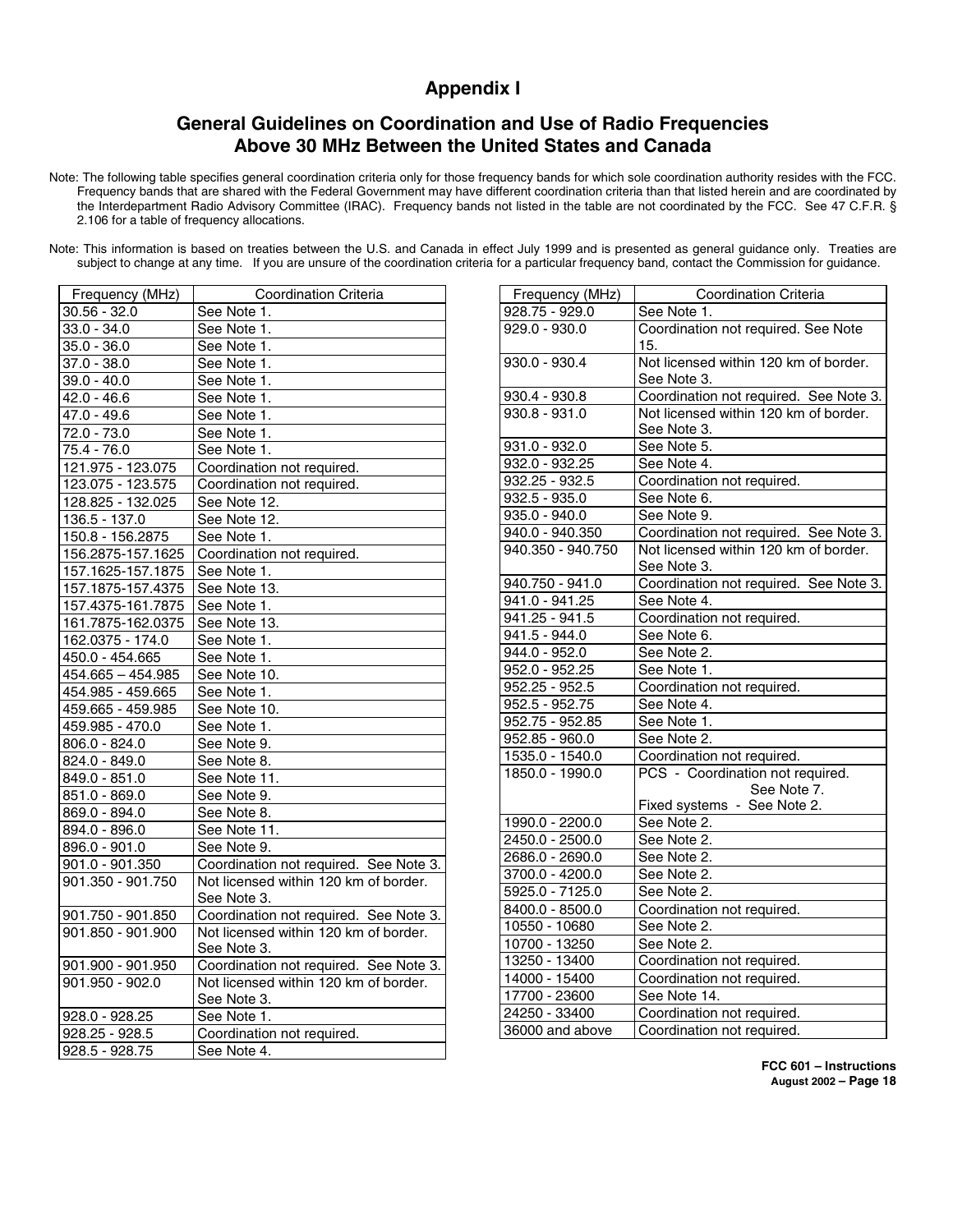Notes:

1. Coordination is required for stations North of Line A or East of Line C.

Coordination is not required for stations operating with less than 5 watts effective radiated power (ERP), except for stations associated with Multiple Address Systems.

- Coordination is not required for 161.6 MHz.
- 2. Coordination is required for all stations located within 8 km (5 mi) of the Canadian border.
- Coordination in required for stations located within 56.3 km (35 mi) of the Canadian border when the antenna looks within a 200° sector towards the border. Although not required, the Commission will routinely coordinate stations operating with less than 5 watts effective radiated power (ERP). Coordination is not required for stations operating on a secondary basis with less than 5 watts Effective Radiated Power (ERP).
- 3. Separate channel sharing arrangements exist for the Toronto/Buffalo Region and the Detroit/Windsor Region. See "Canadian Interim Sharing Arrangement For Narrowband PCS", DA 94-1183, Public Notice, Oct. 21, 1994.
- 4. This band is not licensed on a primary basis North of Line A or East of Line C.<br>5. Coordination is required for stations within 120 km (75 mi) of the border with
- 5. Coordination is required for stations within 120 km (75 mi) of the border when operating outside the geographical zones defined in 47 C.F.R. § 22.531.
- 6. Coordination is required for all stations located within 60 km (37.3 mi) of the Canadian border. Coordination is required for stations located within 120 km (75 mi) of the Canadian border when the antenna looks within a 200° sector towards the border.
- 7. See "US/Canada Interim Sharing Arrangement For 2 GHz Broadband PCS", DA 94-1289, Public Notice, Nov. 21, 1984.
- 8. Cellular Radio Coordination not required. Expansion of systems near Canadian border is subject to mutual agreement by the Canadian service provider.
- 9. The U.S./Canada border area for these frequency bands is divided into eight geographical regions. See 47 C.F.R. § 90.619 for a definition of the eight regions and a list of which channels are allocated to the U.S. for each region.
- 10. Air-ground radiotelephone service stations must provide 1000 km (621 mi) distance separation to the nearest co-channel Canadian ground station. See 47 C.F.R. § 22.813.
- 11. Air-ground radiotelephone service stations located within 885 km (550 mi) of the border but beyond 8 km (5 mi) of any location listed in 47 C.F.R. § 22.859 must be coordinated.
- 12. Coordination criteria are based on frequency, location, and altitude.
- 13. VHF Maritime Public Correspondence See 47 C.F.R. § 80.57 for the Canada/U.S.A. channeling arrangement.
- 14. Coordinate all stations operating within 56 km (35 mi) of the border.
- 15. Interim coordination agreement with Canada prohibits U.S. assignment of frequencies 929-929.5 MHz within 75 miles of border.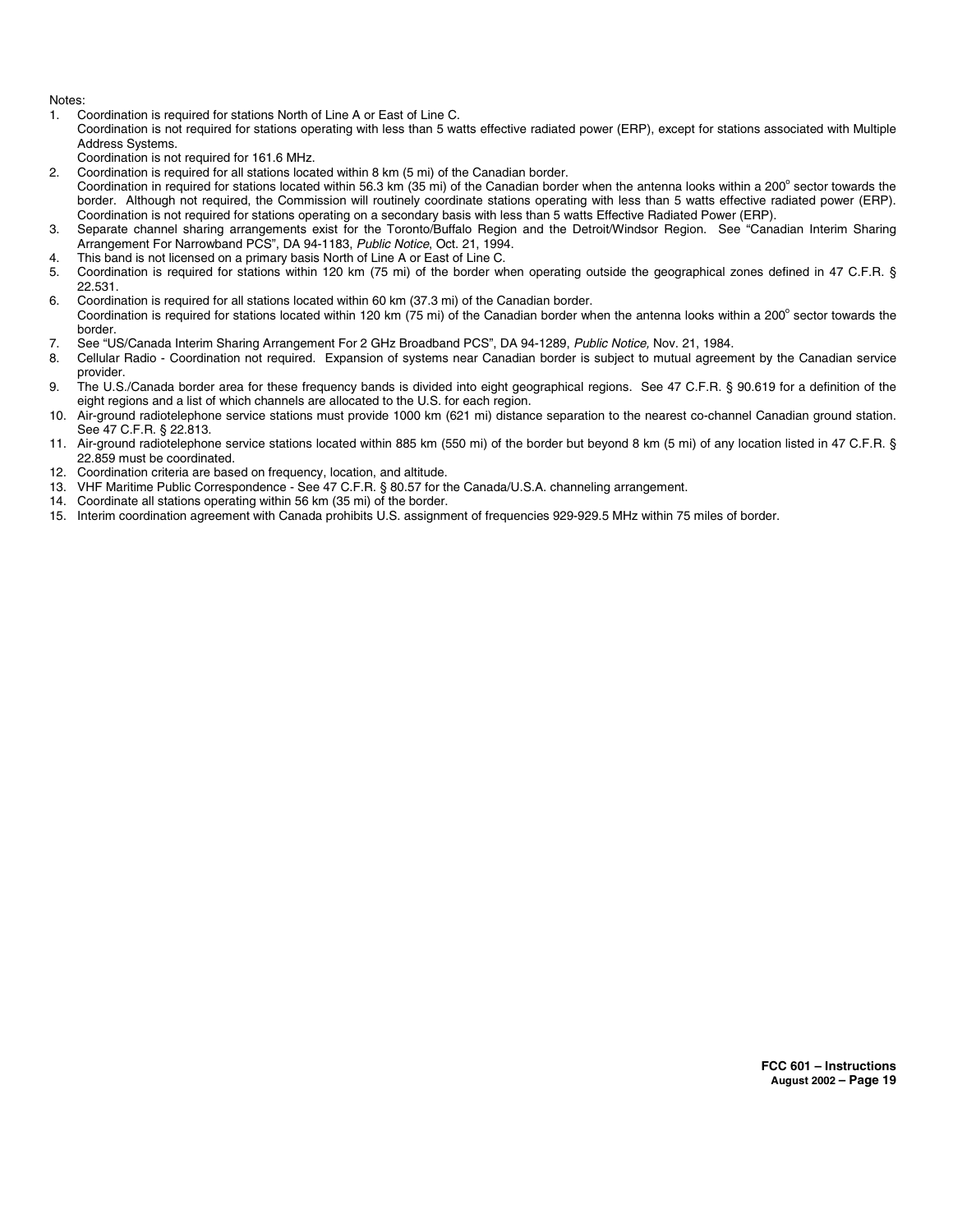# **List of Counties/Boroughs, by State, Having Areas Within Various Canadian Coordination Zones**

For use with Schedules D and I

| X- County/Borough is<br>completely within<br>specified zone.<br>X P - County/Borough<br>is partially within<br>specified zone.<br>Alaska | North of Line A<br>East of Line C   | Within 120 km (75 mi)<br>of Canadian Border | Nithin 56.3 km (35 mi)<br>of Canadian Border |
|------------------------------------------------------------------------------------------------------------------------------------------|-------------------------------------|---------------------------------------------|----------------------------------------------|
|                                                                                                                                          |                                     |                                             |                                              |
| Haines Borough<br>Juneau Borough                                                                                                         | X<br>$\overline{\mathsf{x}}$        | $\frac{\overline{x}}{\overline{x}}$         | X<br>χ                                       |
| Ketchikan Gateway                                                                                                                        | $\overline{\mathsf{x}}$             | $\overline{\mathsf{x}}$                     | ΧP                                           |
| North Slope                                                                                                                              | X P                                 | X P                                         | X P                                          |
| Prince Of Wales outer                                                                                                                    | $\overline{\mathsf{x}}$             | $\overline{X}P$                             | X <sub>P</sub>                               |
| Ketchikan                                                                                                                                |                                     |                                             |                                              |
| Sitka                                                                                                                                    |                                     |                                             |                                              |
|                                                                                                                                          | $\frac{\overline{x}}{\overline{x}}$ | <u>XP</u><br>X <sub>P</sub>                 | X <sub>P</sub>                               |
| Skagway-Hoonah-                                                                                                                          |                                     |                                             |                                              |
| Angoon                                                                                                                                   |                                     |                                             |                                              |
| Southeast Fairbanks                                                                                                                      | ΧP                                  | X <sub>P</sub>                              | $X \overline{P}$                             |
| Valdez-cordova                                                                                                                           | X P                                 | $X \overline{P}$                            | $X \overline{P}$                             |
| Wrangell-petersburg                                                                                                                      | $\overline{\mathsf{x}}$             | X P                                         | X P                                          |
| Yakutat                                                                                                                                  | $\overline{\mathsf{x}}$             | X P                                         | ΧP                                           |
| Yukon-koyukuk                                                                                                                            | $\overline{XP}$                     | ΧP                                          | X <sub>P</sub>                               |
| <b>Idaho</b>                                                                                                                             |                                     |                                             |                                              |
| <b>Bonner</b>                                                                                                                            | $\overline{XP}$                     | $\overline{XP}$                             | $\overline{XP}$                              |
| Boundary                                                                                                                                 | $\overline{\mathsf{x}}$             | Χ                                           | x                                            |
| Kootenai                                                                                                                                 |                                     | X <sub>P</sub>                              |                                              |
| Shoshone                                                                                                                                 | X P                                 | X <sub>P</sub>                              |                                              |
| Indiana                                                                                                                                  |                                     |                                             |                                              |
| Allen                                                                                                                                    | X P                                 |                                             |                                              |
| De Kalb                                                                                                                                  | X P                                 |                                             |                                              |
| Steuben                                                                                                                                  | ΧP                                  |                                             |                                              |
| Maine                                                                                                                                    |                                     |                                             |                                              |
| Androscoggin                                                                                                                             | X P                                 | $X \overline{P}$                            |                                              |
| Aroostook                                                                                                                                | $\overline{\mathsf{x}}$             | $\overline{\mathsf{x}}$                     | Χ                                            |
| Cumberland                                                                                                                               |                                     | X P                                         |                                              |
| Franklin                                                                                                                                 | X                                   | X                                           | $X \overline{P}$                             |
| Hancock                                                                                                                                  | X                                   | X P                                         | $X \overline{P}$                             |
| Kennebec                                                                                                                                 | X P                                 | ΧP                                          |                                              |
| Oxford                                                                                                                                   | X P<br>X P                          | X P<br>X P                                  | $X\overline{P}$                              |
| Penobscot                                                                                                                                |                                     |                                             | ХP                                           |
| Piscataquis                                                                                                                              | $\frac{X}{X}$                       | $\frac{X}{XP}$                              | X P                                          |
| Somerset                                                                                                                                 |                                     |                                             | X P                                          |
| Waldo                                                                                                                                    | X P                                 | $X \overline{P}$                            |                                              |
| Washington                                                                                                                               | $\overline{\mathsf{x}}$             | $\overline{\mathsf{x}}$                     | $\overline{XP}$                              |
| Michigan                                                                                                                                 |                                     |                                             |                                              |
| Alcona                                                                                                                                   | х                                   | х                                           |                                              |
| Alger                                                                                                                                    | X                                   | X P                                         |                                              |
| Alpena                                                                                                                                   | $\overline{\mathsf{x}}$             | X                                           | X <sub>P</sub>                               |
| Antrim                                                                                                                                   | X P<br>X                            |                                             |                                              |
| Arenac                                                                                                                                   |                                     | $X \overline{P}$                            |                                              |
| Baraga                                                                                                                                   | $\overline{\mathsf{x}}$             |                                             |                                              |
| Bay                                                                                                                                      | $\overline{\mathsf{x}}$             | $\overline{XP}$                             |                                              |
| Branch                                                                                                                                   | ΧP                                  |                                             |                                              |
| Calhoun                                                                                                                                  | X P<br>X                            |                                             |                                              |
| Charlevoix                                                                                                                               |                                     | X P                                         |                                              |
| Cheboygan                                                                                                                                | $\frac{\overline{x}}{\overline{x}}$ | Χ                                           | ΧP                                           |
| Chippewa                                                                                                                                 |                                     | X                                           | x                                            |
| Clare                                                                                                                                    | ΧP                                  |                                             |                                              |
| $\overline{\text{Clin}}$ ton                                                                                                             | Χ                                   |                                             |                                              |

|                             | North of Line A<br>East of Line C                                                      | Within 120 km (75 mi)<br>of Canadian Border                                         | Within 56.3 km (35 mi)<br>of Canadian Border |
|-----------------------------|----------------------------------------------------------------------------------------|-------------------------------------------------------------------------------------|----------------------------------------------|
| Michigan (cont'd)           |                                                                                        |                                                                                     |                                              |
| Crawford                    | $\begin{array}{c}\nX \\ X \\ X \\ X \\ Y \\ Y\n\end{array}$                            |                                                                                     |                                              |
| Delta                       |                                                                                        |                                                                                     |                                              |
| Dickinson                   |                                                                                        |                                                                                     |                                              |
| Eaton                       |                                                                                        |                                                                                     |                                              |
| Emmet                       |                                                                                        | $\frac{\overline{x}}{\overline{x}}$                                                 |                                              |
| Genesee                     |                                                                                        |                                                                                     |                                              |
| Gladwin                     |                                                                                        |                                                                                     |                                              |
| Gogebic                     |                                                                                        |                                                                                     |                                              |
| Gratiot                     |                                                                                        |                                                                                     |                                              |
| Hillsdale                   |                                                                                        |                                                                                     |                                              |
| Houghton                    |                                                                                        | $\frac{XP}{XP}$                                                                     |                                              |
| Huron                       |                                                                                        |                                                                                     | ΧP                                           |
| Ingham                      |                                                                                        | X<br>X P                                                                            |                                              |
| Ionia                       |                                                                                        |                                                                                     |                                              |
| losco                       | $\frac{X}{X}$                                                                          | $X \overline{P}$                                                                    |                                              |
| Iron                        |                                                                                        |                                                                                     |                                              |
| Isabella                    |                                                                                        |                                                                                     |                                              |
| Jackson                     |                                                                                        | ΧP                                                                                  |                                              |
| Kalkaska                    | X<br>X P                                                                               |                                                                                     |                                              |
| Keweenaw                    |                                                                                        | $\overline{\mathsf{X}}$                                                             | Χ                                            |
| Lapeer                      | $\frac{X}{X}$                                                                          | $\overline{\mathsf{x}}$                                                             | $\overline{X}P$                              |
| Leelanau                    |                                                                                        |                                                                                     |                                              |
| Lenawee                     |                                                                                        |                                                                                     |                                              |
| Livingston                  |                                                                                        | $\frac{X}{X}$ $\frac{X}{X}$ $\frac{X}{X}$ $\frac{X}{X}$ $\frac{X}{X}$ $\frac{X}{X}$ | $\frac{XP}{XP}$                              |
| Luce                        |                                                                                        |                                                                                     |                                              |
|                             |                                                                                        |                                                                                     | X P                                          |
| Mackinac<br>Macomb          |                                                                                        |                                                                                     | $\overline{\mathsf{x}}$                      |
|                             |                                                                                        |                                                                                     |                                              |
| Marquette                   |                                                                                        |                                                                                     |                                              |
| <b>Menominee</b><br>Midland |                                                                                        |                                                                                     |                                              |
|                             |                                                                                        |                                                                                     |                                              |
| Missaukee                   | $\begin{array}{c}\nX \rightarrow X \\ X \rightarrow X \\ X \rightarrow X\n\end{array}$ |                                                                                     | $\overline{X}P$                              |
| Monroe                      |                                                                                        | X                                                                                   |                                              |
| Montcalm                    |                                                                                        |                                                                                     |                                              |
| Montmorency                 |                                                                                        | X                                                                                   |                                              |
| Oakland                     |                                                                                        | $\overline{\mathsf{x}}$                                                             | $\overline{XP}$                              |
| Ogemaw                      | $\frac{\overline{X}}{\overline{X}}$                                                    |                                                                                     |                                              |
| Ontonagon                   |                                                                                        | XF                                                                                  |                                              |
| Oscoda                      | X                                                                                      | $X \overline{P}$                                                                    |                                              |
| Otsego                      | $\times$ $\times$ $\times$ $\times$                                                    | ΧP                                                                                  |                                              |
| Presque Isle                |                                                                                        | Χ                                                                                   | ΧP                                           |
| Roscommon                   |                                                                                        |                                                                                     |                                              |
| Saginaw                     |                                                                                        | $\overline{XP}$                                                                     |                                              |
| Sanilac                     |                                                                                        | X                                                                                   | X <sub>P</sub>                               |
| Schoolcraft                 | $\frac{x}{x}$                                                                          | $X \overline{P}$                                                                    |                                              |
| Shiawassee                  |                                                                                        | $X \overline{P}$                                                                    |                                              |
| St. Clair                   |                                                                                        | X                                                                                   | X                                            |
| Tuscola                     | χ                                                                                      | $\overline{\mathsf{x}}$                                                             |                                              |
| Washtenaw                   | $\overline{\mathsf{x}}$                                                                | $\overline{\mathsf{x}}$                                                             | $X \overline{P}$                             |
| Wayne                       | X                                                                                      | X                                                                                   | x                                            |
| Minnesota                   |                                                                                        |                                                                                     |                                              |
| Beltrami                    | $X \overline{P}$                                                                       | $X \overline{P}$                                                                    | $X \overline{P}$                             |
| Carlton                     | X P                                                                                    |                                                                                     |                                              |
|                             |                                                                                        |                                                                                     |                                              |

| North of Line A<br>East of Line C | Within 120 km (75 mi)<br>of Canadian Border | Within 56.3 km (35 mi)<br>of Canadian Border |
|-----------------------------------|---------------------------------------------|----------------------------------------------|
|                                   |                                             |                                              |
|                                   | X P                                         |                                              |
|                                   |                                             |                                              |

| Minnesota (Cont'd)     |                                     |                         |                         |
|------------------------|-------------------------------------|-------------------------|-------------------------|
| Cass                   |                                     | $\overline{XP}$         |                         |
| Clearwater             | X <sub>P</sub>                      | ΧP                      |                         |
| Cook                   | x                                   | $\overline{\mathsf{x}}$ | X P                     |
| Itasca                 | X P                                 | X <sub>P</sub>          |                         |
| Kittson                | X                                   | $\overline{\mathsf{x}}$ | X                       |
| Koochiching            | $\overline{\mathsf{x}}$             | $\overline{\mathsf{x}}$ | $\overline{X}P$         |
| Lake                   | $\overline{\mathsf{x}}$             | $\overline{X}P$         | X P                     |
| Lake Of The Woods      | X                                   | X                       | ΧP                      |
| <b>Marshall</b>        | $\overline{\mathsf{x}}$             | Χ                       | $\overline{X}P$         |
| Pennington             | X <sub>P</sub>                      | $\overline{\mathsf{x}}$ |                         |
| Polk                   | X P                                 | $\overline{X}P$         |                         |
| <b>Red Lake</b>        |                                     | ΧP                      |                         |
| Roseau                 | Χ                                   | $\overline{\mathsf{x}}$ | х                       |
| St. Louis              | X <sub>P</sub>                      | $\overline{X}P$         | $\overline{XP}$         |
| Montana                |                                     |                         |                         |
| <b>Blaine</b>          | X P                                 | X <sub>P</sub>          | X P                     |
| Chouteau               | X P                                 | ΧP                      |                         |
| Daniels                | X                                   | X                       | X                       |
| Flathead               | $\overline{X}P$                     | $\overline{X}P$         | $\overline{XP}$         |
| Glacier                | X                                   | X                       | X P                     |
| Hill                   | $\overline{\mathsf{x}}$             | Χ                       | X P                     |
| Lake                   |                                     | X P                     |                         |
| <b>Lewis And Clark</b> |                                     | X <sub>P</sub>          |                         |
| Liberty                | $\overline{\mathsf{x}}$             | Χ                       | X P                     |
| Lincoln                | $\overline{\mathsf{x}}$             | $\overline{X}P$         | ΧP                      |
| Mccone                 | $\overline{X}P$                     | $\overline{X}P$         |                         |
| <b>Phillips</b>        | $\overline{X}P$                     | ΧP                      | X <sub>P</sub>          |
| Pondera                | $X \overline{P}$                    | X                       |                         |
| Richland               | ΧP                                  | X <sub>P</sub>          |                         |
| Roosevelt              | X                                   | $\overline{\mathsf{x}}$ | ΧP                      |
| Sanders                | $\overline{XP}$                     | $X \overline{P}$        |                         |
| Sheridan               | $\overline{\mathsf{x}}$             | X                       | ΧP                      |
| Teton                  | $\overline{X}P$                     | $\overline{X}P$         |                         |
| Toole                  | Χ                                   | X                       | $X \overline{P}$        |
| Valley                 | ΧP                                  | $\overline{X}P$         | $\overline{XP}$         |
| <b>New Hampshire</b>   |                                     |                         |                         |
| Carroll                | X P                                 | X <sub>P</sub>          |                         |
| Coos                   | X <sub>P</sub>                      | x                       | $X \overline{P}$        |
| Grafton                | $\overline{X}P$                     | $\overline{X}P$         |                         |
| <b>New York</b>        |                                     |                         |                         |
| Allegany               | X P                                 | X P                     |                         |
| Cattaraugus            | X <sub>P</sub>                      | $\overline{\mathsf{x}}$ | X P                     |
| Cayuga                 | $\overline{X}P$                     | $\overline{\mathsf{x}}$ | X <sub>P</sub>          |
| Chautauqua             | $\overline{\mathsf{x}}$             | $\overline{\mathsf{x}}$ | $X \overline{P}$        |
| Clinton                | $\overline{\mathsf{x}}$             | $\overline{\mathsf{x}}$ | $\overline{XP}$         |
| Cortland               |                                     | ΧP                      |                         |
| Erie                   |                                     | $\overline{\mathsf{x}}$ | $\overline{\mathsf{x}}$ |
| <b>Essex</b>           | $\frac{\overline{x}}{\overline{x}}$ | ΧP                      | ΧP                      |
| Franklin               |                                     | $\overline{\mathsf{x}}$ | ΧP                      |
| Genesee                | $\frac{\overline{x}}{\overline{x}}$ | $\overline{\mathsf{x}}$ | ΧP                      |
|                        |                                     |                         |                         |

**FCC 601 – Instructions August 2002 – Page 20**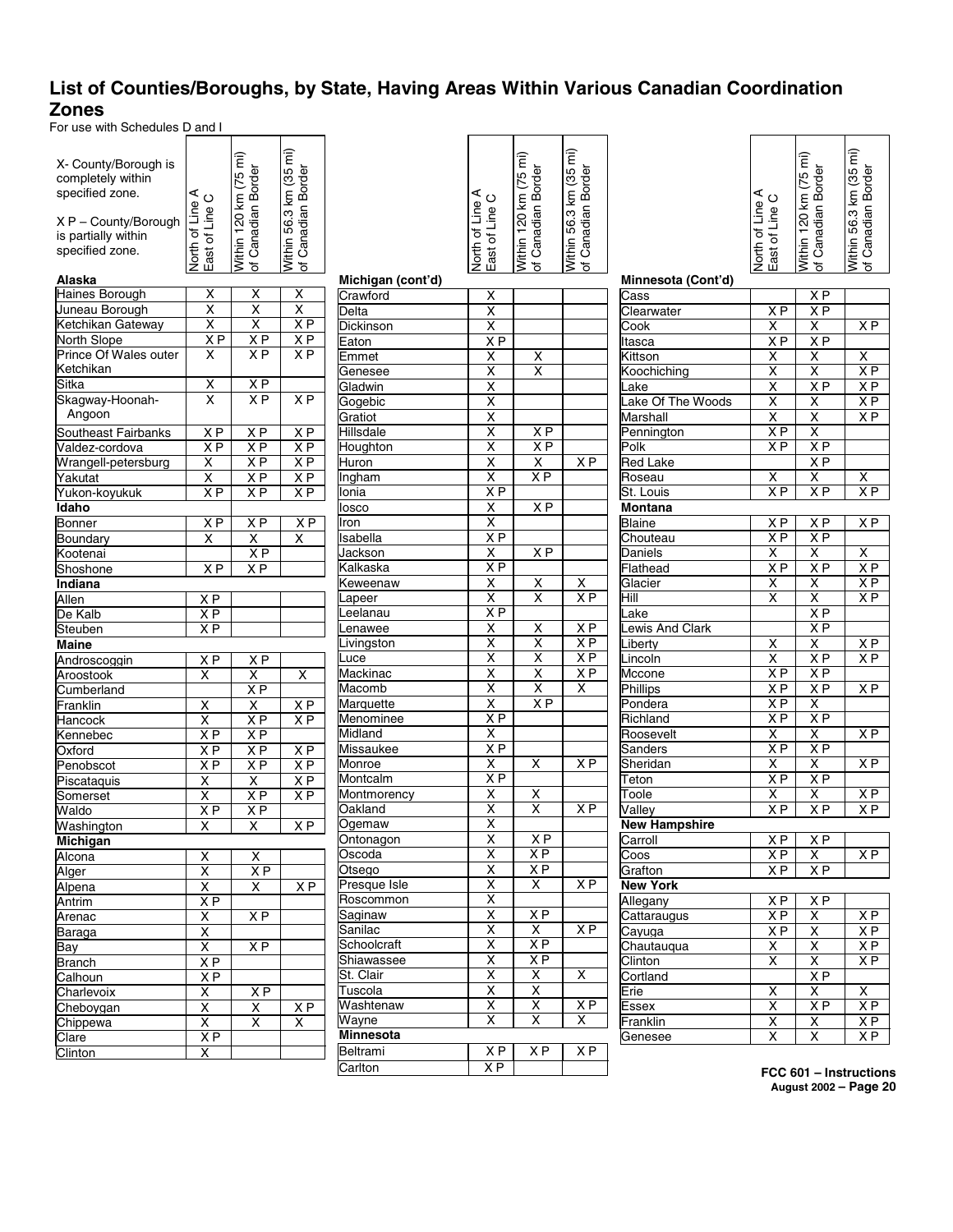| $X -$ County is<br>completely within<br>specified zone. |                                      | Within 120 km (75 mi<br>of Canadian Border | Within 56.3 km (35 mi)<br>of Canadian Border |
|---------------------------------------------------------|--------------------------------------|--------------------------------------------|----------------------------------------------|
|                                                         | North of Line A<br>$\circ$           |                                            |                                              |
| X P - County is partially                               |                                      |                                            |                                              |
| within specified zone.                                  |                                      |                                            |                                              |
|                                                         |                                      |                                            |                                              |
|                                                         | East of Line                         |                                            |                                              |
| New York (Cont'd)                                       |                                      |                                            |                                              |
| Hamilton                                                | ΧP                                   | $X \overline{P}$                           |                                              |
| Herkimer                                                | $X \overline{P}$                     | $X \overline{P}$                           |                                              |
| Jefferson                                               | X                                    |                                            | X P                                          |
| Lewis                                                   | $\overline{\mathsf{x}}$              |                                            | $X \overline{P}$                             |
| Livingston                                              |                                      |                                            |                                              |
| Madison                                                 | $\frac{X}{XP}$                       |                                            |                                              |
| Monroe                                                  |                                      |                                            | $X \overline{P}$                             |
| Niagara                                                 |                                      |                                            | $\overline{\mathsf{x}}$                      |
| Oneida                                                  | $\frac{\overline{X}}{\overline{X}P}$ |                                            |                                              |
| Onondaga                                                | X P                                  |                                            | X <sub>P</sub>                               |
| Ontario                                                 |                                      |                                            |                                              |
| Orleans                                                 | $\frac{\mathsf{X}}{\mathsf{X}}$      |                                            | Χ                                            |
| Oswego                                                  | $\overline{\mathsf{x}}$              |                                            | ΧP                                           |
| Schuyler                                                |                                      |                                            |                                              |
| Seneca                                                  | X P                                  | X P                                        |                                              |
| St. Lawrence                                            | $\overline{\mathsf{x}}$              | $\overline{\mathsf{x}}$                    | ΧP                                           |
| Steuben                                                 | $\overline{X}P$                      | $\overline{X}P$                            |                                              |
| Tompkins                                                |                                      | $X \overline{P}$                           |                                              |
| Warren                                                  | ΧP                                   |                                            |                                              |
| Washington                                              | X P                                  |                                            |                                              |
|                                                         |                                      |                                            | $X\overline{P}$                              |
| Wayne<br>Wyoming                                        | $\frac{x}{x}$                        | $\underline{x}$<br>$\overline{\mathsf{x}}$ | $\overline{XP}$                              |
|                                                         | $\overline{XP}$                      | X P                                        |                                              |
| Yates<br><b>North Dakota</b>                            |                                      |                                            |                                              |
| Benson                                                  | X P                                  | X P                                        |                                              |
| Bottineau                                               | χ                                    | χ                                          | X                                            |
| Burke                                                   |                                      |                                            |                                              |
| Cavalier                                                | $\frac{x}{x}$                        | $\frac{\mathsf{x}}{\mathsf{x}}$            | $\frac{x}{x}$                                |
| <b>Divide</b>                                           | X                                    |                                            |                                              |
| <b>Grand Forks</b>                                      | ΧP                                   | $\frac{X}{X}$                              |                                              |
| Mchenry                                                 | X P                                  | ХP                                         | $\overline{XP}$                              |
| Mckenzie                                                | X P                                  | X P                                        |                                              |
| Mountrail                                               | X P                                  | X P                                        | $\overline{X}P$                              |
| Nelson                                                  | $\overline{XP}$                      | X P                                        |                                              |
| Pembina                                                 | X                                    | х                                          | х                                            |
| Pierce                                                  | $X \overline{P}$                     | X P                                        | $X \overline{P}$                             |
| Ramsey                                                  | X P                                  | X P                                        | ΧP                                           |
| Renville                                                | X                                    | X                                          | ΧP                                           |
| Rolette                                                 | X                                    | Χ                                          | X                                            |
| Towner                                                  | $\overline{\mathsf{x}}$              | $\overline{\mathsf{x}}$                    | $\overline{XP}$                              |
| <b>Nalsh</b>                                            | $\overline{\mathsf{x}}$              | Χ                                          | $\overline{X}P$                              |
| Nard                                                    | $\overline{X}P$                      | ΧP                                         | X P                                          |
|                                                         |                                      |                                            |                                              |

| Ohio      |                |                |                |
|-----------|----------------|----------------|----------------|
| Ashland   | X <sub>P</sub> | X <sub>P</sub> |                |
| Ashtabula | X              | Χ              | X <sub>P</sub> |
| Crawford  |                | X              |                |
| Cuyahoga  | X              | X              | X <sub>P</sub> |
| Defiance  | X              | X <sub>P</sub> |                |
| Erie      | X              | X              | x              |
| Fulton    | X              | X              |                |
| Geauga    | X              | X              | X <sub>P</sub> |
| Hancock   | X <sub>P</sub> | X <sub>P</sub> |                |
| Hardin    |                | X <sub>P</sub> |                |
| Henry     | X              | X              |                |
| Holmes    |                | X <sub>P</sub> |                |
| Huron     | X              | X              | X <sub>P</sub> |
| Lake      | X              | X              | ΧP             |

Williams | XP | X | XP

| $\frac{x}{x}$<br>$\frac{\mathsf{x}}{\mathsf{x}}$<br>$rac{\overline{XP}}{\overline{XP}}$<br>Lorain<br>Lucas<br>XP<br>XP<br>XP<br>XP<br>Mahoning<br>Marion<br>$\overline{XP}$<br>Medina<br>Morrow<br>X<br>X P<br>X<br><u>Ottawa</u><br>Paulding<br>$\overline{X}P$<br>X P<br>X P<br>Portage<br>$\frac{X P}{X P}$<br>$\frac{X P}{X}$<br>Putnam<br>Richland<br>Sandusky<br>$\frac{\overline{x}}{\overline{x}}$<br><u>X P</u><br>X <sub>P</sub><br>Seneca<br>$\frac{X \cdot P}{X \cdot P}$ $\frac{X \cdot P}{X \cdot P}$<br><b>Stark</b><br>$X \overline{P}$<br>Summit<br>ΧP<br>Trumbull<br>Wayne<br>Williams<br>$\frac{\overline{x}}{\overline{x}}$<br>X<br>X P<br>Wood<br>ΧP<br>Wyandot<br>Pennsylvania<br>Crawford<br>ΧP<br>X<br>ΧP<br>X <sub>P</sub><br>Elk<br>$\frac{X}{X \cdot P}$<br>$\frac{X \cdot P}{X \cdot P}$<br>X<br>X P<br>Erie<br>Forest<br><b>Mckean</b><br>X P<br>X P<br>Mercer<br>Potter<br>X P<br>Venango<br>$\overline{\mathsf{x}}$<br>Warren<br>X <sub>P</sub><br>Vermont<br>Addison<br>$\frac{\overline{XP}}{\overline{X}}$<br>$\frac{X}{X}$<br>$\frac{X}{X}$<br>$\overline{XP}$<br><u>Caledonia</u><br>$\frac{\overline{x}}{\overline{x}}$<br>X P<br>X P<br>Chittenden<br>ssex:<br>Franklin<br>X<br>$\frac{\mathsf{x}}{\mathsf{x}}$<br>$\frac{\mathsf{x}}{\mathsf{x}}$<br>$\overline{\mathsf{x}}$<br><b>Grand Isle</b><br>$\overline{\mathsf{x}}$<br>χ<br>X P<br>.amoille<br>X P<br>$\overline{X}P$<br>Orange<br>X<br>$\overline{\mathsf{x}}$<br>X<br>Orleans<br>X P<br>Rutland<br><b>Nashington</b><br>Χ<br>X<br>ΧP<br>$\overline{X}P$<br>Nindsor<br>X <sub>P</sub><br>Washington<br>Chelan<br>$\overline{XP}$<br>X P<br>ΧP<br>Clallam<br>X<br>X<br>ΧP<br>$\overline{XP}$<br>ХP<br>Douglas<br>X P<br>$\overline{XP}$<br>$\overline{XP}$<br>Ferry<br>X P<br>Grant<br>$X \overline{P}$<br>ΧP<br>Grays Harbor<br>$\overline{\mathsf{x}}$<br>Island<br>X<br>ΧP<br>$\overline{\mathsf{x}}$<br>$\overline{\mathsf{x}}$<br>Jefferson<br>XР<br>ΧP<br>ΧP<br>King<br>$\overline{\mathsf{x}}$<br>Kitsap<br>ΧP<br>$\overline{XP}$<br>Lincoln<br>X <sub>P</sub><br>$X \overline{P}$<br>Mason<br>ΧP<br>ΧP<br><b>)kanogan</b><br>X |               | North of Line A<br>East of Line C | Within 120 km (75 mi)<br>of Canadian Border | Within 56.3 km (35 mi)<br>of Canadian Border |
|----------------------------------------------------------------------------------------------------------------------------------------------------------------------------------------------------------------------------------------------------------------------------------------------------------------------------------------------------------------------------------------------------------------------------------------------------------------------------------------------------------------------------------------------------------------------------------------------------------------------------------------------------------------------------------------------------------------------------------------------------------------------------------------------------------------------------------------------------------------------------------------------------------------------------------------------------------------------------------------------------------------------------------------------------------------------------------------------------------------------------------------------------------------------------------------------------------------------------------------------------------------------------------------------------------------------------------------------------------------------------------------------------------------------------------------------------------------------------------------------------------------------------------------------------------------------------------------------------------------------------------------------------------------------------------------------------------------------------------------------------------------------------------------------------------------------------------------------------------------------------------------------------------------------------------------------------------------------------------------------------------------------------------------------------------------------------------------------------------------------------------------|---------------|-----------------------------------|---------------------------------------------|----------------------------------------------|
|                                                                                                                                                                                                                                                                                                                                                                                                                                                                                                                                                                                                                                                                                                                                                                                                                                                                                                                                                                                                                                                                                                                                                                                                                                                                                                                                                                                                                                                                                                                                                                                                                                                                                                                                                                                                                                                                                                                                                                                                                                                                                                                                        | Ohio (Cont'd) |                                   |                                             |                                              |
|                                                                                                                                                                                                                                                                                                                                                                                                                                                                                                                                                                                                                                                                                                                                                                                                                                                                                                                                                                                                                                                                                                                                                                                                                                                                                                                                                                                                                                                                                                                                                                                                                                                                                                                                                                                                                                                                                                                                                                                                                                                                                                                                        |               |                                   |                                             |                                              |
|                                                                                                                                                                                                                                                                                                                                                                                                                                                                                                                                                                                                                                                                                                                                                                                                                                                                                                                                                                                                                                                                                                                                                                                                                                                                                                                                                                                                                                                                                                                                                                                                                                                                                                                                                                                                                                                                                                                                                                                                                                                                                                                                        |               |                                   |                                             |                                              |
|                                                                                                                                                                                                                                                                                                                                                                                                                                                                                                                                                                                                                                                                                                                                                                                                                                                                                                                                                                                                                                                                                                                                                                                                                                                                                                                                                                                                                                                                                                                                                                                                                                                                                                                                                                                                                                                                                                                                                                                                                                                                                                                                        |               |                                   |                                             |                                              |
|                                                                                                                                                                                                                                                                                                                                                                                                                                                                                                                                                                                                                                                                                                                                                                                                                                                                                                                                                                                                                                                                                                                                                                                                                                                                                                                                                                                                                                                                                                                                                                                                                                                                                                                                                                                                                                                                                                                                                                                                                                                                                                                                        |               |                                   |                                             |                                              |
|                                                                                                                                                                                                                                                                                                                                                                                                                                                                                                                                                                                                                                                                                                                                                                                                                                                                                                                                                                                                                                                                                                                                                                                                                                                                                                                                                                                                                                                                                                                                                                                                                                                                                                                                                                                                                                                                                                                                                                                                                                                                                                                                        |               |                                   |                                             |                                              |
|                                                                                                                                                                                                                                                                                                                                                                                                                                                                                                                                                                                                                                                                                                                                                                                                                                                                                                                                                                                                                                                                                                                                                                                                                                                                                                                                                                                                                                                                                                                                                                                                                                                                                                                                                                                                                                                                                                                                                                                                                                                                                                                                        |               |                                   |                                             |                                              |
|                                                                                                                                                                                                                                                                                                                                                                                                                                                                                                                                                                                                                                                                                                                                                                                                                                                                                                                                                                                                                                                                                                                                                                                                                                                                                                                                                                                                                                                                                                                                                                                                                                                                                                                                                                                                                                                                                                                                                                                                                                                                                                                                        |               |                                   |                                             |                                              |
|                                                                                                                                                                                                                                                                                                                                                                                                                                                                                                                                                                                                                                                                                                                                                                                                                                                                                                                                                                                                                                                                                                                                                                                                                                                                                                                                                                                                                                                                                                                                                                                                                                                                                                                                                                                                                                                                                                                                                                                                                                                                                                                                        |               |                                   |                                             |                                              |
|                                                                                                                                                                                                                                                                                                                                                                                                                                                                                                                                                                                                                                                                                                                                                                                                                                                                                                                                                                                                                                                                                                                                                                                                                                                                                                                                                                                                                                                                                                                                                                                                                                                                                                                                                                                                                                                                                                                                                                                                                                                                                                                                        |               |                                   |                                             |                                              |
|                                                                                                                                                                                                                                                                                                                                                                                                                                                                                                                                                                                                                                                                                                                                                                                                                                                                                                                                                                                                                                                                                                                                                                                                                                                                                                                                                                                                                                                                                                                                                                                                                                                                                                                                                                                                                                                                                                                                                                                                                                                                                                                                        |               |                                   |                                             |                                              |
|                                                                                                                                                                                                                                                                                                                                                                                                                                                                                                                                                                                                                                                                                                                                                                                                                                                                                                                                                                                                                                                                                                                                                                                                                                                                                                                                                                                                                                                                                                                                                                                                                                                                                                                                                                                                                                                                                                                                                                                                                                                                                                                                        |               |                                   |                                             |                                              |
|                                                                                                                                                                                                                                                                                                                                                                                                                                                                                                                                                                                                                                                                                                                                                                                                                                                                                                                                                                                                                                                                                                                                                                                                                                                                                                                                                                                                                                                                                                                                                                                                                                                                                                                                                                                                                                                                                                                                                                                                                                                                                                                                        |               |                                   |                                             |                                              |
|                                                                                                                                                                                                                                                                                                                                                                                                                                                                                                                                                                                                                                                                                                                                                                                                                                                                                                                                                                                                                                                                                                                                                                                                                                                                                                                                                                                                                                                                                                                                                                                                                                                                                                                                                                                                                                                                                                                                                                                                                                                                                                                                        |               |                                   |                                             |                                              |
|                                                                                                                                                                                                                                                                                                                                                                                                                                                                                                                                                                                                                                                                                                                                                                                                                                                                                                                                                                                                                                                                                                                                                                                                                                                                                                                                                                                                                                                                                                                                                                                                                                                                                                                                                                                                                                                                                                                                                                                                                                                                                                                                        |               |                                   |                                             |                                              |
|                                                                                                                                                                                                                                                                                                                                                                                                                                                                                                                                                                                                                                                                                                                                                                                                                                                                                                                                                                                                                                                                                                                                                                                                                                                                                                                                                                                                                                                                                                                                                                                                                                                                                                                                                                                                                                                                                                                                                                                                                                                                                                                                        |               |                                   |                                             |                                              |
|                                                                                                                                                                                                                                                                                                                                                                                                                                                                                                                                                                                                                                                                                                                                                                                                                                                                                                                                                                                                                                                                                                                                                                                                                                                                                                                                                                                                                                                                                                                                                                                                                                                                                                                                                                                                                                                                                                                                                                                                                                                                                                                                        |               |                                   |                                             |                                              |
|                                                                                                                                                                                                                                                                                                                                                                                                                                                                                                                                                                                                                                                                                                                                                                                                                                                                                                                                                                                                                                                                                                                                                                                                                                                                                                                                                                                                                                                                                                                                                                                                                                                                                                                                                                                                                                                                                                                                                                                                                                                                                                                                        |               |                                   |                                             |                                              |
|                                                                                                                                                                                                                                                                                                                                                                                                                                                                                                                                                                                                                                                                                                                                                                                                                                                                                                                                                                                                                                                                                                                                                                                                                                                                                                                                                                                                                                                                                                                                                                                                                                                                                                                                                                                                                                                                                                                                                                                                                                                                                                                                        |               |                                   |                                             |                                              |
|                                                                                                                                                                                                                                                                                                                                                                                                                                                                                                                                                                                                                                                                                                                                                                                                                                                                                                                                                                                                                                                                                                                                                                                                                                                                                                                                                                                                                                                                                                                                                                                                                                                                                                                                                                                                                                                                                                                                                                                                                                                                                                                                        |               |                                   |                                             |                                              |
|                                                                                                                                                                                                                                                                                                                                                                                                                                                                                                                                                                                                                                                                                                                                                                                                                                                                                                                                                                                                                                                                                                                                                                                                                                                                                                                                                                                                                                                                                                                                                                                                                                                                                                                                                                                                                                                                                                                                                                                                                                                                                                                                        |               |                                   |                                             |                                              |
|                                                                                                                                                                                                                                                                                                                                                                                                                                                                                                                                                                                                                                                                                                                                                                                                                                                                                                                                                                                                                                                                                                                                                                                                                                                                                                                                                                                                                                                                                                                                                                                                                                                                                                                                                                                                                                                                                                                                                                                                                                                                                                                                        |               |                                   |                                             |                                              |
|                                                                                                                                                                                                                                                                                                                                                                                                                                                                                                                                                                                                                                                                                                                                                                                                                                                                                                                                                                                                                                                                                                                                                                                                                                                                                                                                                                                                                                                                                                                                                                                                                                                                                                                                                                                                                                                                                                                                                                                                                                                                                                                                        |               |                                   |                                             |                                              |
|                                                                                                                                                                                                                                                                                                                                                                                                                                                                                                                                                                                                                                                                                                                                                                                                                                                                                                                                                                                                                                                                                                                                                                                                                                                                                                                                                                                                                                                                                                                                                                                                                                                                                                                                                                                                                                                                                                                                                                                                                                                                                                                                        |               |                                   |                                             |                                              |
|                                                                                                                                                                                                                                                                                                                                                                                                                                                                                                                                                                                                                                                                                                                                                                                                                                                                                                                                                                                                                                                                                                                                                                                                                                                                                                                                                                                                                                                                                                                                                                                                                                                                                                                                                                                                                                                                                                                                                                                                                                                                                                                                        |               |                                   |                                             |                                              |
|                                                                                                                                                                                                                                                                                                                                                                                                                                                                                                                                                                                                                                                                                                                                                                                                                                                                                                                                                                                                                                                                                                                                                                                                                                                                                                                                                                                                                                                                                                                                                                                                                                                                                                                                                                                                                                                                                                                                                                                                                                                                                                                                        |               |                                   |                                             |                                              |
|                                                                                                                                                                                                                                                                                                                                                                                                                                                                                                                                                                                                                                                                                                                                                                                                                                                                                                                                                                                                                                                                                                                                                                                                                                                                                                                                                                                                                                                                                                                                                                                                                                                                                                                                                                                                                                                                                                                                                                                                                                                                                                                                        |               |                                   |                                             |                                              |
|                                                                                                                                                                                                                                                                                                                                                                                                                                                                                                                                                                                                                                                                                                                                                                                                                                                                                                                                                                                                                                                                                                                                                                                                                                                                                                                                                                                                                                                                                                                                                                                                                                                                                                                                                                                                                                                                                                                                                                                                                                                                                                                                        |               |                                   |                                             |                                              |
|                                                                                                                                                                                                                                                                                                                                                                                                                                                                                                                                                                                                                                                                                                                                                                                                                                                                                                                                                                                                                                                                                                                                                                                                                                                                                                                                                                                                                                                                                                                                                                                                                                                                                                                                                                                                                                                                                                                                                                                                                                                                                                                                        |               |                                   |                                             |                                              |
|                                                                                                                                                                                                                                                                                                                                                                                                                                                                                                                                                                                                                                                                                                                                                                                                                                                                                                                                                                                                                                                                                                                                                                                                                                                                                                                                                                                                                                                                                                                                                                                                                                                                                                                                                                                                                                                                                                                                                                                                                                                                                                                                        |               |                                   |                                             |                                              |
|                                                                                                                                                                                                                                                                                                                                                                                                                                                                                                                                                                                                                                                                                                                                                                                                                                                                                                                                                                                                                                                                                                                                                                                                                                                                                                                                                                                                                                                                                                                                                                                                                                                                                                                                                                                                                                                                                                                                                                                                                                                                                                                                        |               |                                   |                                             |                                              |
|                                                                                                                                                                                                                                                                                                                                                                                                                                                                                                                                                                                                                                                                                                                                                                                                                                                                                                                                                                                                                                                                                                                                                                                                                                                                                                                                                                                                                                                                                                                                                                                                                                                                                                                                                                                                                                                                                                                                                                                                                                                                                                                                        |               |                                   |                                             |                                              |
|                                                                                                                                                                                                                                                                                                                                                                                                                                                                                                                                                                                                                                                                                                                                                                                                                                                                                                                                                                                                                                                                                                                                                                                                                                                                                                                                                                                                                                                                                                                                                                                                                                                                                                                                                                                                                                                                                                                                                                                                                                                                                                                                        |               |                                   |                                             |                                              |
|                                                                                                                                                                                                                                                                                                                                                                                                                                                                                                                                                                                                                                                                                                                                                                                                                                                                                                                                                                                                                                                                                                                                                                                                                                                                                                                                                                                                                                                                                                                                                                                                                                                                                                                                                                                                                                                                                                                                                                                                                                                                                                                                        |               |                                   |                                             |                                              |
|                                                                                                                                                                                                                                                                                                                                                                                                                                                                                                                                                                                                                                                                                                                                                                                                                                                                                                                                                                                                                                                                                                                                                                                                                                                                                                                                                                                                                                                                                                                                                                                                                                                                                                                                                                                                                                                                                                                                                                                                                                                                                                                                        |               |                                   |                                             |                                              |
|                                                                                                                                                                                                                                                                                                                                                                                                                                                                                                                                                                                                                                                                                                                                                                                                                                                                                                                                                                                                                                                                                                                                                                                                                                                                                                                                                                                                                                                                                                                                                                                                                                                                                                                                                                                                                                                                                                                                                                                                                                                                                                                                        |               |                                   |                                             |                                              |
|                                                                                                                                                                                                                                                                                                                                                                                                                                                                                                                                                                                                                                                                                                                                                                                                                                                                                                                                                                                                                                                                                                                                                                                                                                                                                                                                                                                                                                                                                                                                                                                                                                                                                                                                                                                                                                                                                                                                                                                                                                                                                                                                        |               |                                   |                                             |                                              |
|                                                                                                                                                                                                                                                                                                                                                                                                                                                                                                                                                                                                                                                                                                                                                                                                                                                                                                                                                                                                                                                                                                                                                                                                                                                                                                                                                                                                                                                                                                                                                                                                                                                                                                                                                                                                                                                                                                                                                                                                                                                                                                                                        |               |                                   |                                             |                                              |
|                                                                                                                                                                                                                                                                                                                                                                                                                                                                                                                                                                                                                                                                                                                                                                                                                                                                                                                                                                                                                                                                                                                                                                                                                                                                                                                                                                                                                                                                                                                                                                                                                                                                                                                                                                                                                                                                                                                                                                                                                                                                                                                                        |               |                                   |                                             |                                              |
|                                                                                                                                                                                                                                                                                                                                                                                                                                                                                                                                                                                                                                                                                                                                                                                                                                                                                                                                                                                                                                                                                                                                                                                                                                                                                                                                                                                                                                                                                                                                                                                                                                                                                                                                                                                                                                                                                                                                                                                                                                                                                                                                        |               |                                   |                                             |                                              |
|                                                                                                                                                                                                                                                                                                                                                                                                                                                                                                                                                                                                                                                                                                                                                                                                                                                                                                                                                                                                                                                                                                                                                                                                                                                                                                                                                                                                                                                                                                                                                                                                                                                                                                                                                                                                                                                                                                                                                                                                                                                                                                                                        |               |                                   |                                             |                                              |
|                                                                                                                                                                                                                                                                                                                                                                                                                                                                                                                                                                                                                                                                                                                                                                                                                                                                                                                                                                                                                                                                                                                                                                                                                                                                                                                                                                                                                                                                                                                                                                                                                                                                                                                                                                                                                                                                                                                                                                                                                                                                                                                                        |               |                                   |                                             |                                              |
|                                                                                                                                                                                                                                                                                                                                                                                                                                                                                                                                                                                                                                                                                                                                                                                                                                                                                                                                                                                                                                                                                                                                                                                                                                                                                                                                                                                                                                                                                                                                                                                                                                                                                                                                                                                                                                                                                                                                                                                                                                                                                                                                        |               |                                   |                                             |                                              |
|                                                                                                                                                                                                                                                                                                                                                                                                                                                                                                                                                                                                                                                                                                                                                                                                                                                                                                                                                                                                                                                                                                                                                                                                                                                                                                                                                                                                                                                                                                                                                                                                                                                                                                                                                                                                                                                                                                                                                                                                                                                                                                                                        |               |                                   |                                             |                                              |
|                                                                                                                                                                                                                                                                                                                                                                                                                                                                                                                                                                                                                                                                                                                                                                                                                                                                                                                                                                                                                                                                                                                                                                                                                                                                                                                                                                                                                                                                                                                                                                                                                                                                                                                                                                                                                                                                                                                                                                                                                                                                                                                                        |               |                                   |                                             |                                              |
|                                                                                                                                                                                                                                                                                                                                                                                                                                                                                                                                                                                                                                                                                                                                                                                                                                                                                                                                                                                                                                                                                                                                                                                                                                                                                                                                                                                                                                                                                                                                                                                                                                                                                                                                                                                                                                                                                                                                                                                                                                                                                                                                        |               |                                   |                                             |                                              |
|                                                                                                                                                                                                                                                                                                                                                                                                                                                                                                                                                                                                                                                                                                                                                                                                                                                                                                                                                                                                                                                                                                                                                                                                                                                                                                                                                                                                                                                                                                                                                                                                                                                                                                                                                                                                                                                                                                                                                                                                                                                                                                                                        |               |                                   |                                             |                                              |
|                                                                                                                                                                                                                                                                                                                                                                                                                                                                                                                                                                                                                                                                                                                                                                                                                                                                                                                                                                                                                                                                                                                                                                                                                                                                                                                                                                                                                                                                                                                                                                                                                                                                                                                                                                                                                                                                                                                                                                                                                                                                                                                                        |               |                                   |                                             |                                              |
|                                                                                                                                                                                                                                                                                                                                                                                                                                                                                                                                                                                                                                                                                                                                                                                                                                                                                                                                                                                                                                                                                                                                                                                                                                                                                                                                                                                                                                                                                                                                                                                                                                                                                                                                                                                                                                                                                                                                                                                                                                                                                                                                        |               |                                   |                                             |                                              |
|                                                                                                                                                                                                                                                                                                                                                                                                                                                                                                                                                                                                                                                                                                                                                                                                                                                                                                                                                                                                                                                                                                                                                                                                                                                                                                                                                                                                                                                                                                                                                                                                                                                                                                                                                                                                                                                                                                                                                                                                                                                                                                                                        |               |                                   |                                             |                                              |
|                                                                                                                                                                                                                                                                                                                                                                                                                                                                                                                                                                                                                                                                                                                                                                                                                                                                                                                                                                                                                                                                                                                                                                                                                                                                                                                                                                                                                                                                                                                                                                                                                                                                                                                                                                                                                                                                                                                                                                                                                                                                                                                                        |               |                                   |                                             |                                              |

# **Washington (Cont'd)**

| <b>Pend Oreille</b> | x              | х              | X <sub>P</sub> |
|---------------------|----------------|----------------|----------------|
| Pierce              |                | X <sub>P</sub> |                |
| San Juan            | х              | х              | х              |
| Skagit              | x              |                | X <sub>P</sub> |
| Snohomish           | x              | X <sub>P</sub> | x              |
| Spokane             | X <sub>P</sub> | X <sub>P</sub> |                |
| <b>Stevens</b>      | X <sub>P</sub> | X <sub>P</sub> | X <sub>P</sub> |
| Whatcom             | x              | x              | x              |
| Wisconsin           |                |                |                |
|                     |                |                |                |

North of Line A East of Line C

North of Line A<br>East of Line C

Within 120 km (75 mi) of Canadian Border

Within 120 km (75 mi)<br>of Canadian Border

Within 56.3 km (35 mi) of Canadian Border

Within 56.3 km (35 mi)<br>of Canadian Border

| Ashland   | XP             |  |
|-----------|----------------|--|
| Bayfield  | X <sub>P</sub> |  |
| Douglas   | X <sub>P</sub> |  |
| Florence  | X <sub>P</sub> |  |
| Forest    | X <sub>P</sub> |  |
| Iron      | X <sub>P</sub> |  |
| Marinette | X <sub>P</sub> |  |
| /ilas     | xР             |  |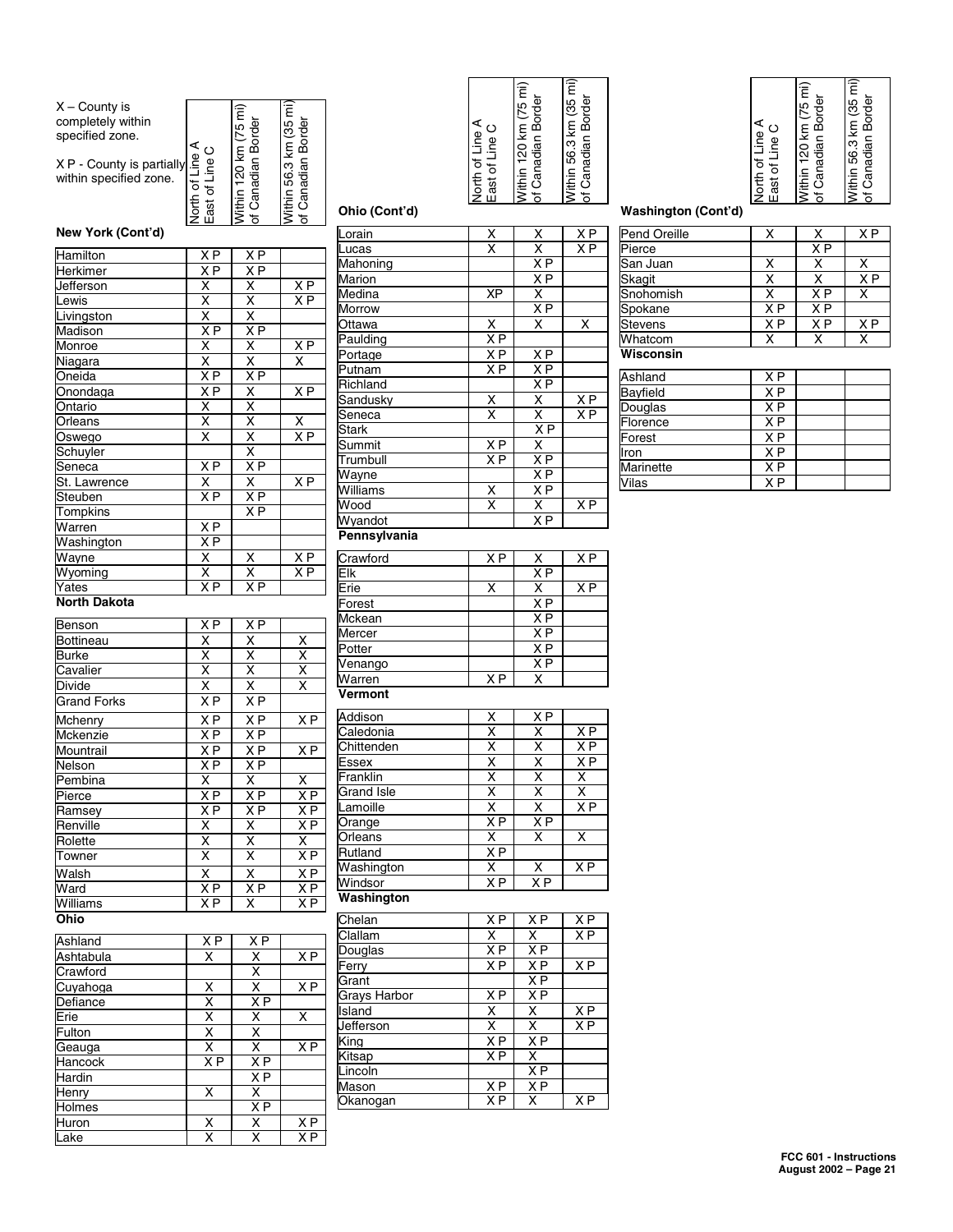# **Appendix II**

# **STATE TABLE**

# **Abbreviations for States, Jurisdictions, and Areas**

| AL        | Alabama               |
|-----------|-----------------------|
| AΚ        | Alaska                |
| AZ        | Arizona               |
| AR        | Arkansas              |
| CA        | California            |
| CO        | Colorado              |
| СT        | Connecticut           |
| DE        | Delaware              |
| DC        | District of Columbia  |
| FL        | Florida               |
| GA        | Georgia               |
| <b>GM</b> | <b>Gulf of Mexico</b> |
| HI        | Hawaii                |
| ID        | Idaho                 |
| IL        | Illinois              |
| IN        | Indiana               |
| I٨        | Iowa                  |
| ΚS        | Kansas                |
| KY        | Kentucky              |
| LA        | Louisiana             |
| ME        | Maine                 |
| MD        | Maryland              |
| МA        | Massachusetts         |
| мі        | Michigan              |
| ΜN        | Minnesota             |
| ΜS        | Mississippi           |
| МO        | Missouri              |
| МΤ        | Montana               |
| NΕ        | Nebraska              |
| NV        | Nevada                |
| NΗ        | New Hampshire         |
| NJ        | New Jersey            |
| ΝM        | <b>New Mexico</b>     |
| NΥ        | New York              |
| ΝC        | North Carolina        |

| ND | North Dakota |
|----|--------------|
|    |              |

- OH Ohio<br>OK Oklał
- OK Oklahoma<br>OR Oregon
- OR Oregon<br>PA Pennsyl
- PA Pennsylvania<br>RI Rhode Island RI Rhode Island<br>SC South Carolin
- SC South Carolina<br>SD South Dakota
- South Dakota
- TN Tennessee
- TX Texas<br>UT Utah
- UT Utah<br>VT Verm
- VT Vermont<br>VA Virginia
- VA Virginia<br>WA Washing
- WA Washington<br>WV West Virginia
- WV West Virginia<br>WI Wisconsin
- WI Wisconsin<br>WY Wyoming Wyoming
- 
- AS American Samoa<br>FM Federated States
- FM Federated States of Micronesia<br>GU Guam
- GU Guam<br>MH Marsha
- MH Marshall Islands<br>MP Northern Mariana
- MP Northern Mariana Islands<br>PW Palau
- PW Palau<br>PR Puerto
- PR Puerto Rico<br>UM U.S. Territor
- U.S. Territories: (Baker Island, Howland Island, Jarvis Island, Johston Atoll, Kingman Reef, Midway Island, Navassa Island, Palmyra Atoll and Wake Island)
- VI Virgin Islands
- AA Armed Forces-Americas (excluding Canada)
- AE Armed Forces-(Europe, Middle East, Africa, Canada)
- AP Armed Forces-Pacific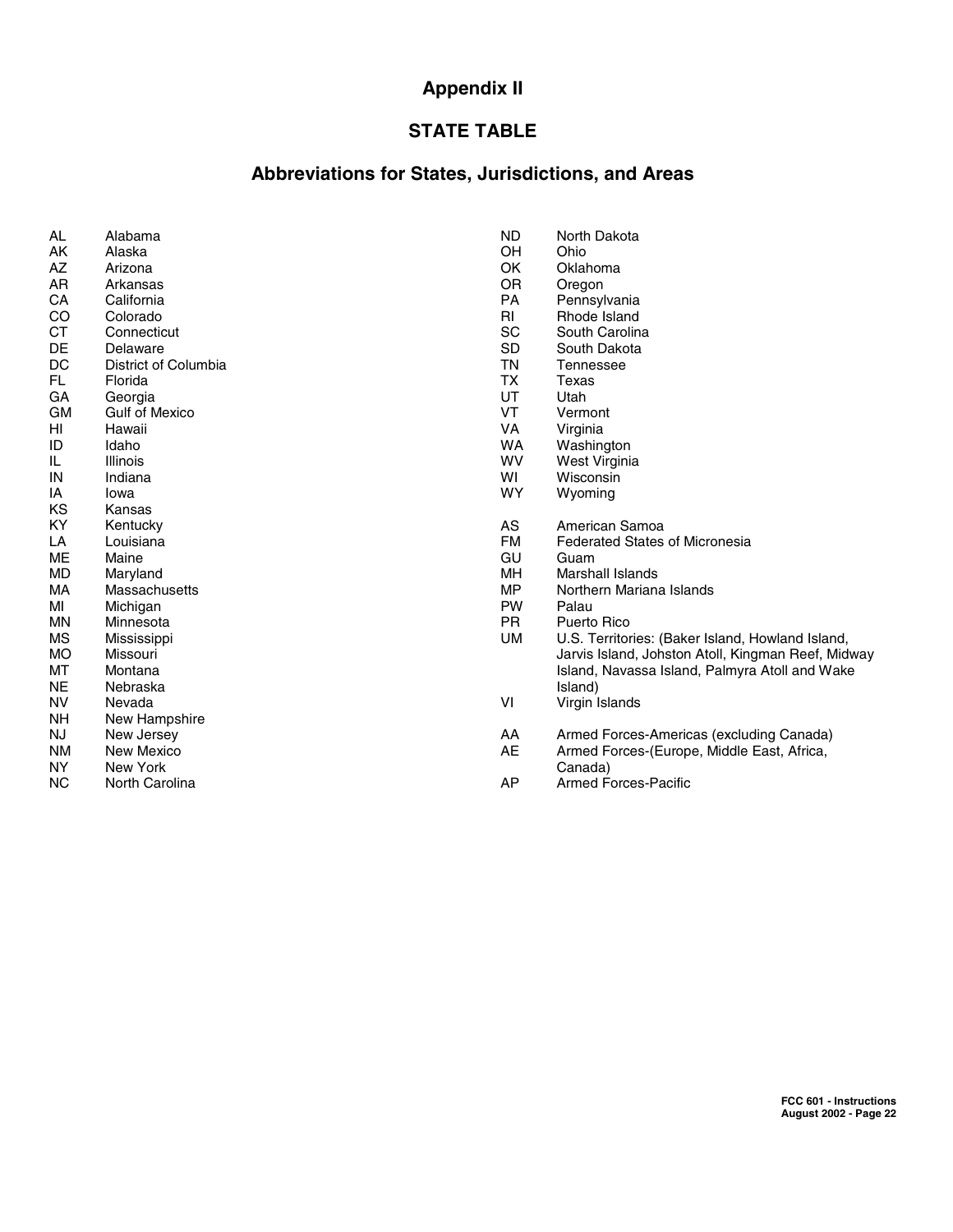# **FCC 601 FCC Application for Wireless Telecommunications Bureau** Approved by OMB **Main Form** 3060 - 0798 **Radio Service Authorization** 3060 - 0798

See instructions for public burden estimate

|    | 1) Radio Service Code:                                                                                                                                                                                                                                                                                                                      | 1a) Existing Radio Service Code:                                                                                                          |                                                                                                                       |                |           |
|----|---------------------------------------------------------------------------------------------------------------------------------------------------------------------------------------------------------------------------------------------------------------------------------------------------------------------------------------------|-------------------------------------------------------------------------------------------------------------------------------------------|-----------------------------------------------------------------------------------------------------------------------|----------------|-----------|
|    |                                                                                                                                                                                                                                                                                                                                             |                                                                                                                                           |                                                                                                                       |                |           |
|    |                                                                                                                                                                                                                                                                                                                                             |                                                                                                                                           |                                                                                                                       |                |           |
|    | Application Purpose (Select only one) (                                                                                                                                                                                                                                                                                                     |                                                                                                                                           |                                                                                                                       |                |           |
| 2) | NE - New<br>RO - Renewal Only<br><b>RM</b> - Renewal/Modification<br><b>MD</b> - Modification<br><b>AM</b> - Amendment                                                                                                                                                                                                                      | CO - Consolidate Call Signs<br><b>WD</b> - Withdrawal of Application<br><b>CA</b> - Cancellation of License <b>DU</b> - Duplicate License | <b>NT</b> - Required Notifications<br><b>EX</b> - Requests for Extension of Time<br><b>AU</b> - Administrative Update |                |           |
|    | 3a) If this request is for a Developmental License, Demonstration License, or a Special Temporary<br>Authorization (STA), enter the code and attach the required exhibit as described in the instructions. Otherwise<br>enter 'N' (Not Applicable).                                                                                         |                                                                                                                                           |                                                                                                                       | )D M S N/A     |           |
|    | 3b) If this request is for Special Temporary Authority due to an emergency situation, enter 'Y'; otherwise enter 'N'.<br>Refer to Rule 1.915 for an explanation of situations considered to be an emergency.                                                                                                                                |                                                                                                                                           |                                                                                                                       | )Yes No        |           |
| 4) | If this request is for an Amendment or Withdrawal, enter the file number of the pending application currently on<br>file with the FCC.                                                                                                                                                                                                      |                                                                                                                                           |                                                                                                                       | File Number    |           |
| 5) | If this request is for a Modification, Renewal Only, Renewal/Modification, Cancellation of License, Consolidate<br>Call Signs, Duplicate License, or Administrative Update, enter the call sign of the existing FCC license.                                                                                                                |                                                                                                                                           |                                                                                                                       | Call Sign      |           |
| 6) | If this request is for a New, Amendment, Renewal Only, or Renewal/Modification, enter the requested<br>authorization expiration date (this item is optional).                                                                                                                                                                               |                                                                                                                                           |                                                                                                                       | <b>MM</b>      | DD        |
| 7) | Is this request "major" as defined in §1.929 of the Commission's rules when read in conjunction with the<br>applicable radio service rules found in Parts 22 and 90 of the Commission's rules? (NOTE: This question only<br>applies to certain site-specific applications. See the instructions for applicability and full text of §1.929). |                                                                                                                                           |                                                                                                                       | Yes No         |           |
|    | 8a) Does this filing request a Waiver of the Commission's rules?<br>If 'Yes', attach an exhibit providing rule numbers and explaining circumstances.                                                                                                                                                                                        |                                                                                                                                           |                                                                                                                       | <u>)Yes No</u> |           |
|    | 8b) If a feeable waiver request is attached, multiply the number of stations (call signs) times the number of<br>rule sections and enter the result.                                                                                                                                                                                        |                                                                                                                                           |                                                                                                                       |                |           |
|    | 8c) Are the frequencies or parameters requested in this filing covered by grandfathered privileges, previously<br>approved by waiver, or functionally integrated with an existing station?                                                                                                                                                  |                                                                                                                                           |                                                                                                                       | )Yes No        |           |
|    | 9) Are attachments being filed with this application?                                                                                                                                                                                                                                                                                       |                                                                                                                                           |                                                                                                                       | Yes            | <b>No</b> |

# **Applicant Information**

| 10) FCC Registration Number (FRN):                                                                                                                 |     |                                                                                                            |         |  |  |
|----------------------------------------------------------------------------------------------------------------------------------------------------|-----|------------------------------------------------------------------------------------------------------------|---------|--|--|
| 11) Applicant/Licensee is a(n): (<br>Individual<br>Limited Liability Corporation<br>Corporation                                                    |     | <b>Unincorporated Association</b><br>Government Entity Joint Venture<br>Trust<br>Partnership<br>Consortium |         |  |  |
| 12) First Name (if individual):                                                                                                                    | MI: | Last Name:                                                                                                 | Suffix: |  |  |
| 13) Entity Name (if other than individual):                                                                                                        |     |                                                                                                            |         |  |  |
| 15) Taxpayer Identification Number of Real Party in Interest:<br>14) Name of Real Party in Interest of Applicant (If different from<br>applicant): |     |                                                                                                            |         |  |  |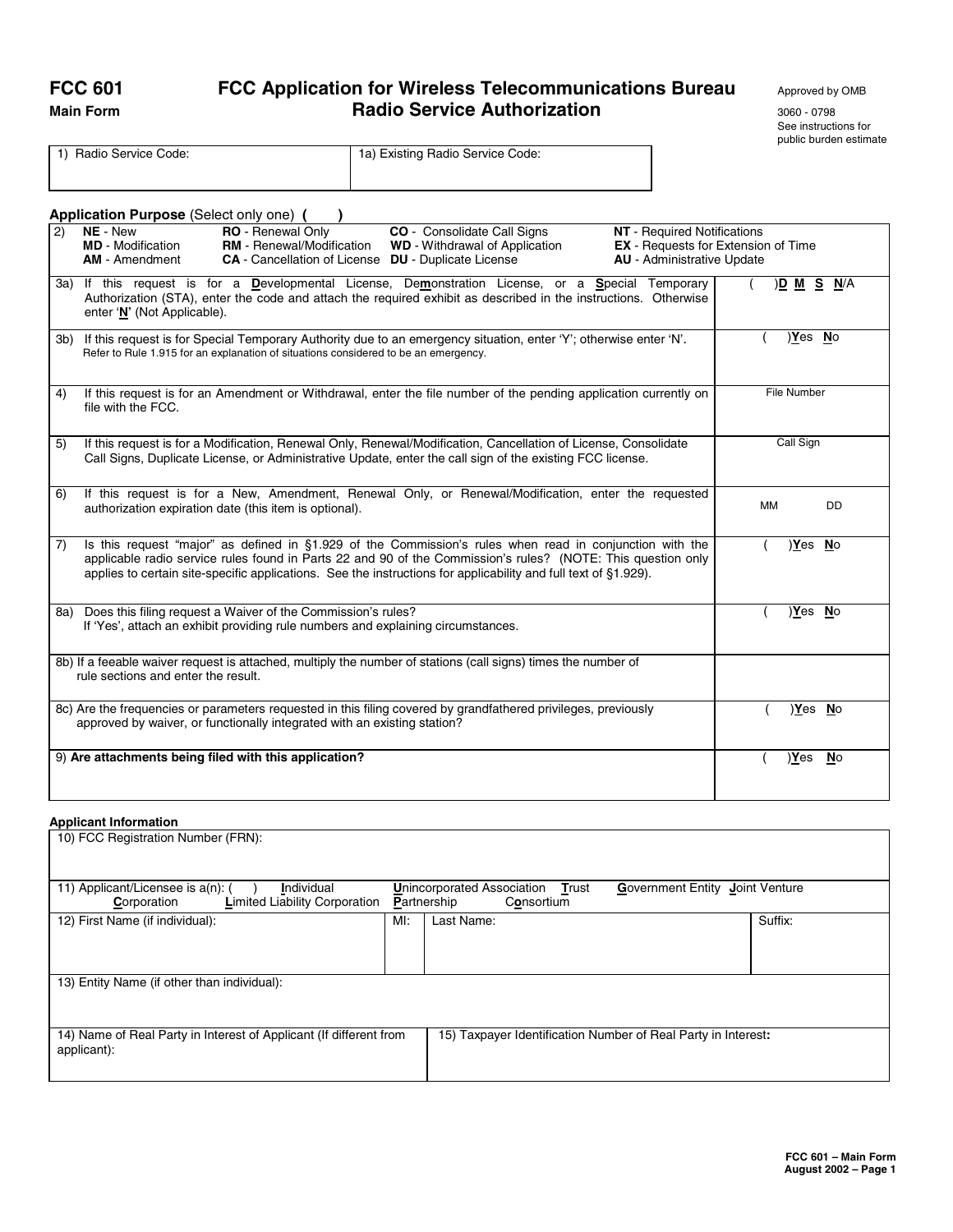# **Applicant Information** (continued)

| 17) P.O. Box:         | And<br>/Or | 18) Street Address: |          |            |          |  |
|-----------------------|------------|---------------------|----------|------------|----------|--|
| 19) City:             |            |                     |          | 20) State: | 21) Zip: |  |
| 22) Telephone Number: |            |                     | 23) FAX: |            |          |  |

# **Contact Information** (If different from the applicant)

| 25) First Name:       |            | MI:                 | Last Name: |            |          | Suffix: |
|-----------------------|------------|---------------------|------------|------------|----------|---------|
|                       |            |                     |            |            |          |         |
| 26) Entity Name:      |            |                     |            |            |          |         |
|                       |            |                     |            |            |          |         |
| 27) P.O. Box:         | And<br>/Or | 28) Street Address: |            |            |          |         |
| 29) City:             |            |                     |            | 30) State: | 31) Zip: |         |
| 32) Telephone Number: |            |                     |            | 33) FAX:   |          |         |
| 34) E-Mail Address:   |            |                     |            |            |          |         |

# **Regulatory Status**

| 35) This filing is for authorization to provide or use the following type(s) of radio service offering (enter all that apply): |                     |                |                                   |                    |                           |  |                           |                     |
|--------------------------------------------------------------------------------------------------------------------------------|---------------------|----------------|-----------------------------------|--------------------|---------------------------|--|---------------------------|---------------------|
| Common Carrier                                                                                                                 | )Non-Common Carrier |                | )Private, internal communications |                    | <b>Broadcast Services</b> |  |                           | <b>Band Manager</b> |
| <b>Type of Radio Service</b>                                                                                                   |                     |                |                                   |                    |                           |  |                           |                     |
| 36) This filing is for authorization to provide the following type(s) of radio service (enter all that apply):                 |                     |                |                                   |                    |                           |  |                           |                     |
| )Eixed                                                                                                                         | )Mobile             | )Radiolocation |                                   | )Satellite (sound) |                           |  | <b>Broadcast Services</b> |                     |
| 37) Interconnected Service?                                                                                                    |                     |                |                                   |                    |                           |  | <u>Yes No</u>             |                     |
| <b>Fee Status</b>                                                                                                              |                     |                |                                   |                    |                           |  |                           |                     |
| 38) Is the applicant exempt from FCC application fees?                                                                         |                     |                |                                   |                    |                           |  | <u>)Y</u> es <u>N</u> o   |                     |

| 39) Is the applicant exempt from FCC regulatory fees? | Yes | <b>No</b> |
|-------------------------------------------------------|-----|-----------|
|                                                       |     |           |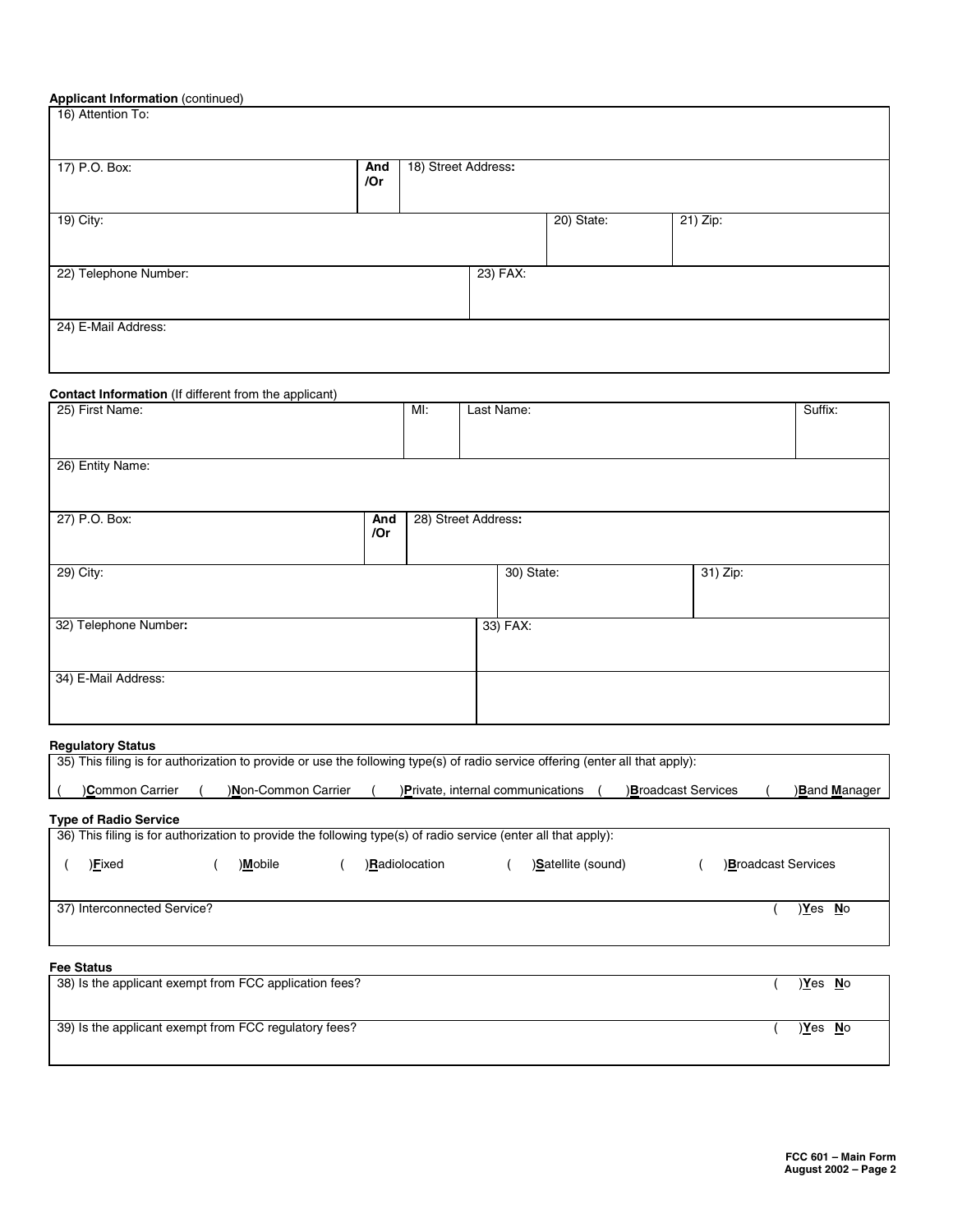# **Alien Ownership Questions (If any answer is 'Yes', attach exhibit explaining circumstances.)**

| 40) Is the applicant a foreign government or the representative of any foreign government?                                                                                                                                                                                                                                        | )Yes No |           |
|-----------------------------------------------------------------------------------------------------------------------------------------------------------------------------------------------------------------------------------------------------------------------------------------------------------------------------------|---------|-----------|
| 41) Is the applicant an alien or the representative of an alien?                                                                                                                                                                                                                                                                  | Yes)    |           |
| 42) Is the applicant a corporation organized under the laws of any foreign government?                                                                                                                                                                                                                                            | Yes)    | <b>No</b> |
| 43) Is the applicant a corporation of which more than one-fifth of the capital stock is owned of record or voted<br>by aliens or their representatives or by a foreign government or representative thereof or by any corporation<br>organized under the laws of a foreign country?                                               | )Yes No |           |
| 44) Is the applicant directly or indirectly controlled by any other corporation of which more than one-fourth<br>of the capital stock is owned of record or voted by aliens, their representatives, or by a foreign government<br>or representative thereof, or by any corporation organized under the laws of a foreign country? | )Yes    | <b>No</b> |

#### **Basic Qualification Questions (If any answer is 'Yes', attach exhibit explaining circumstances.)**

| 45) Has the applicant or any party to this application or amendment had any FCC station authorization, license,<br>or construction permit revoked or had any application for an initial, modification or renewal<br>of FCC station authorization, license, construction permit denied by the Commission?                                                                                     | Yes No  |  |
|----------------------------------------------------------------------------------------------------------------------------------------------------------------------------------------------------------------------------------------------------------------------------------------------------------------------------------------------------------------------------------------------|---------|--|
| 46) Has the applicant or any party to this application or amendment, or any party directly or indirectly controlling<br>the applicant, ever been convicted of a felony by any state or federal court?                                                                                                                                                                                        | Yes No  |  |
| 47) Has any court finally adjudged the applicant or any party directly or indirectly controlling the applicant guilty<br>of unlawfully monopolizing or attempting unlawfully to monopolize radio communication, directly or<br>indirectly, through control of manufacture or sale of radio apparatus, exclusive traffic arrangement,<br>or any other means or unfair methods of competition? | Yes No  |  |
| 48) Is the applicant or any party directly or indirectly controlling the applicant, currently a party in<br>any pending matter referred to in the preceding two items?                                                                                                                                                                                                                       | ≀Yes No |  |

# **Aeronautical Advisory Station (Unicom) Certification**

49) ( ) I certify that the station will be located on property of the airport to be served, and, in cases where the airport does not have a control tower, RCO, or FAA flight service station, that I have notified the owner of the airport and all aviation service organizations located at the airport within ten days prior to application.

#### 50) **Race, Ethnicity, and Gender of Applicant/Licensee (Optional)**:

| Race:             | American Indian or Alaska<br>Native: | Asian:                     | <b>Black or African-</b><br>American: | Native Hawaiian or Other<br>Pacific Islander: | White: |
|-------------------|--------------------------------------|----------------------------|---------------------------------------|-----------------------------------------------|--------|
| <b>Ethnicity:</b> | Hispanic or Latino:                  | Not Hispanic or<br>Latino: |                                       |                                               |        |
| Gender:           | Female:                              | Male:                      |                                       |                                               |        |